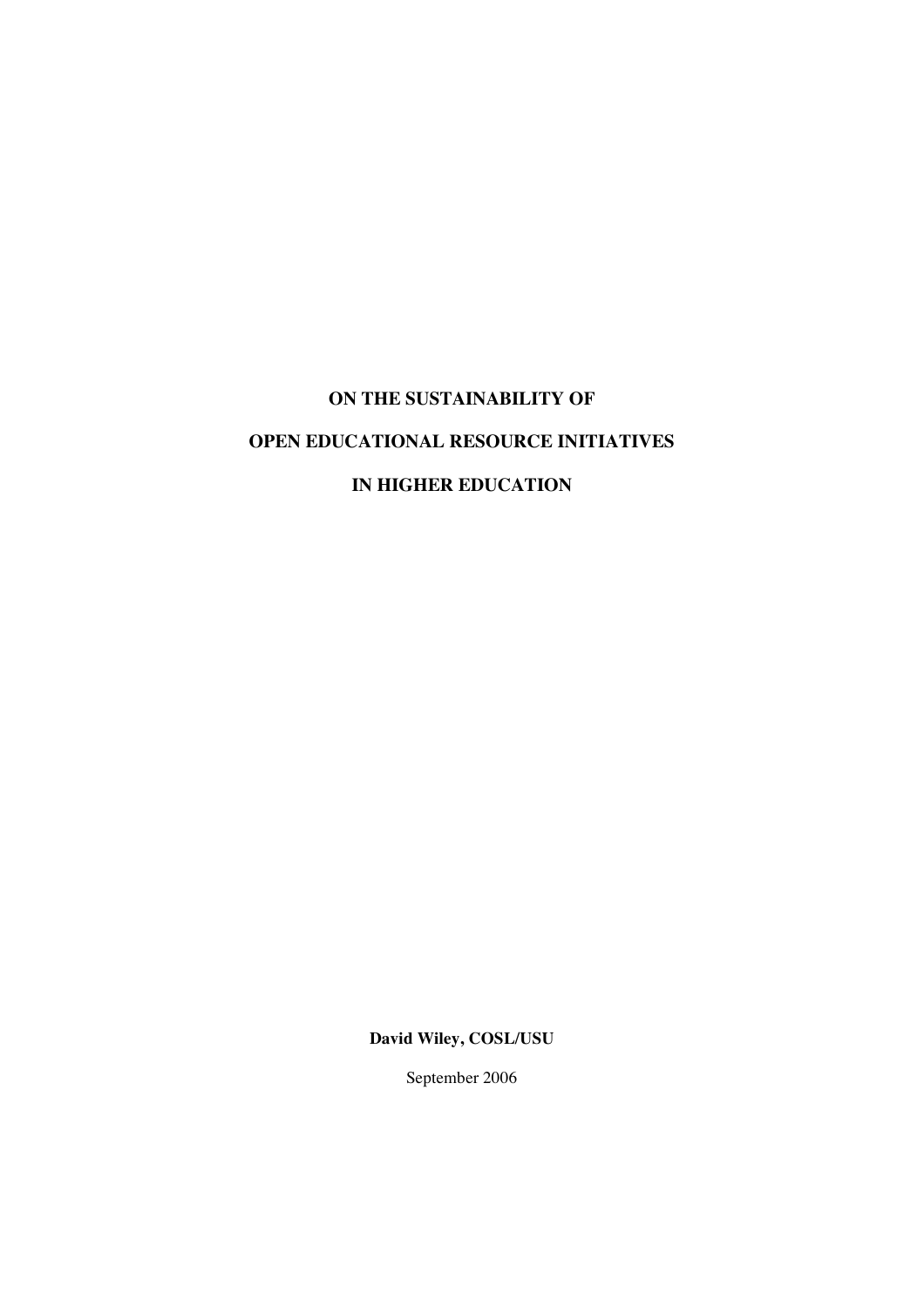## **TABLE OF CONTENTS**

| 1. The Current State of Open Educational Resource Initiatives in Higher Education  3    |  |
|-----------------------------------------------------------------------------------------|--|
|                                                                                         |  |
|                                                                                         |  |
| 1.3 Open Educational Resource Initiatives Outside Higher Education4                     |  |
|                                                                                         |  |
|                                                                                         |  |
|                                                                                         |  |
| 2.2 The Unique Sustainability Challenges of Open Educational Resource Projects 5        |  |
| 2.3 Sustainability is About Incentives Generally, Not Financial Resources Specifically6 |  |
|                                                                                         |  |
|                                                                                         |  |
| 3. Different Open Educational Resource Initiative Models in Higher Education 7          |  |
|                                                                                         |  |
|                                                                                         |  |
|                                                                                         |  |
|                                                                                         |  |
|                                                                                         |  |
| 4. Different types of resources developed and the media in which they are shared 10     |  |
|                                                                                         |  |
|                                                                                         |  |
|                                                                                         |  |
| 4.4 The Cost of Authoring Different Types of Content and Different Formats  11          |  |
| 4.5 The Instructional Effectiveness of Different Content Formats 11                     |  |
| 4.6 The Instructional Effectiveness of Open Educational Resources Generally  12         |  |
|                                                                                         |  |
|                                                                                         |  |
|                                                                                         |  |
|                                                                                         |  |
|                                                                                         |  |
|                                                                                         |  |
|                                                                                         |  |
|                                                                                         |  |
| 5.7 Access to Source Code, Facilitating Reuse, and Sustainability 13                    |  |
|                                                                                         |  |
|                                                                                         |  |
|                                                                                         |  |
| 6.3 Other Support Models for Open Educational Resource Projects  16                     |  |
|                                                                                         |  |
|                                                                                         |  |
|                                                                                         |  |
| 8. Summing Up the Issues Related to Sustaining Open Educational Resource Projects  18   |  |
|                                                                                         |  |
|                                                                                         |  |
|                                                                                         |  |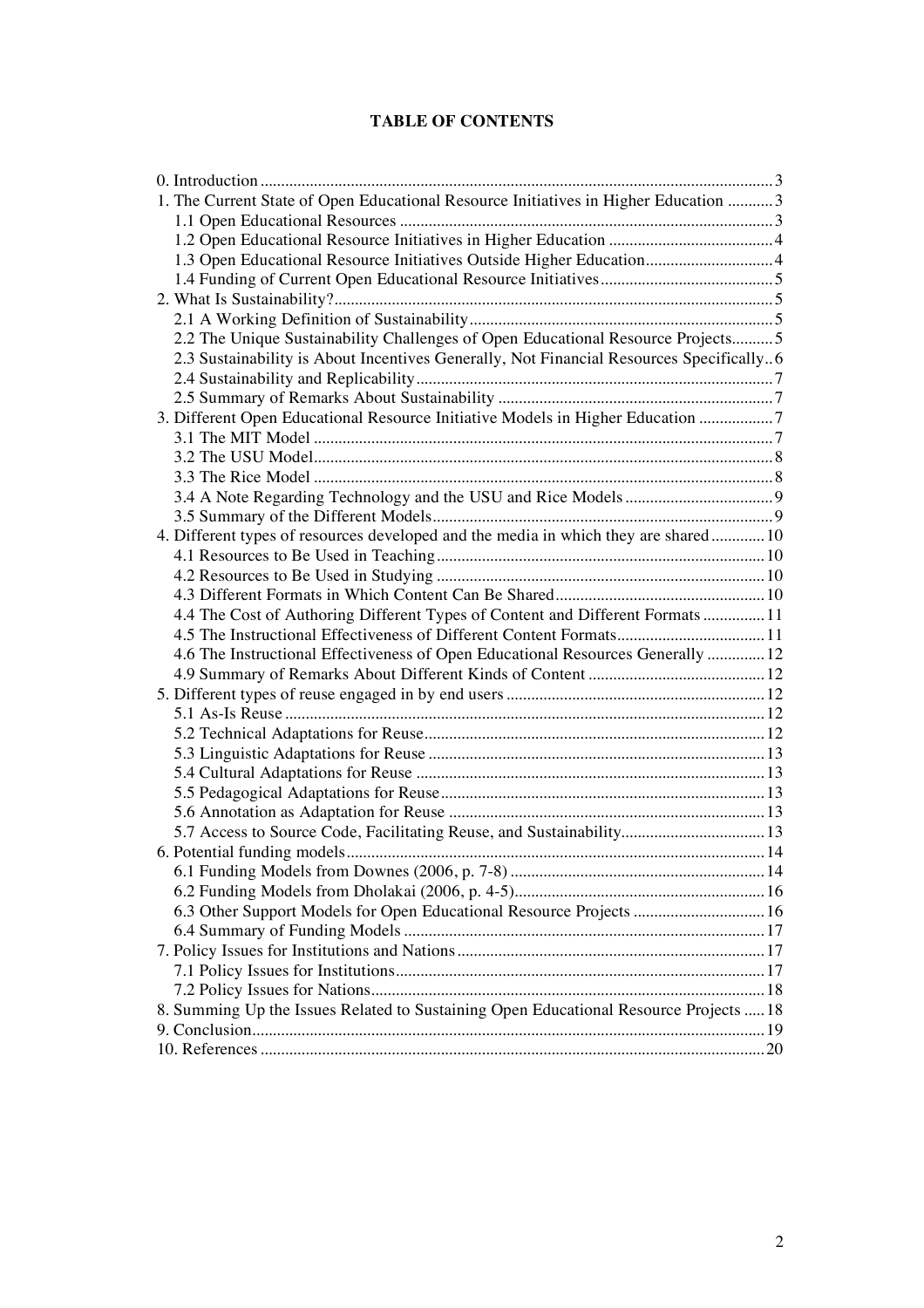## **ON THE SUSTAINABILITY OF OPEN EDUCATIONAL RESOURCE INITIATIVES IN HIGHER EDUCATION**

## **0. INTRODUCTION**

This paper describes ideas and issues around the sustainability of open educational resources in higher education. Specifically, the paper:

- Presents an overview of the notion of open educational resources and describes several open educational resources projects in higher education,
- Provides a working definition of sustainability,
- Reviews several models for running open educational resources initiatives and the costs associated with these,
- Examines the types of content produced by several open educational resources initiatives and the costs associated with these,
- Examines the types of reuse engaged in by users of open educational resources,
- Reviews several potential funding models for open educational resource projects, and
- Summarizes the issues described in the paper and provides a high-level list of things to consider in the context of open educational resource project sustainability.

## **1. THE CURRENT STATE OF OPEN EDUCATIONAL RESOURCE INITIATIVES IN HIGHER EDUCATION**

A very large number of open educational resource initiatives are currently underway in around the globe. To understand this growing trend, we must first define what is meant by the term "open educational resources." We can then turn our attention to specific open educational resource initiatives both inside and outside higher education in order to understand the current state of world affairs as pertains to open educational resources.

#### *1.1 Open Educational Resources*

The term open educational resource is the results of a spring 2002 meeting held at UNESCO, and organized with support of WCET and the William and Flora Hewlett Foundation. The UNESCO report from the meeting states:

The sixteen principal participants from universities in developing and industrialized countries and representatives of six international and non-governmental organizations express in the declaration adopted by the Forum their wish to develop together a universal educational resource available for the whole of humanity, to be referred to henceforth as Open Educational Resources.

Open Educational Resources are defined as "technology-enabled, open provision of educational resources for consultation, use and adaptation by a community of users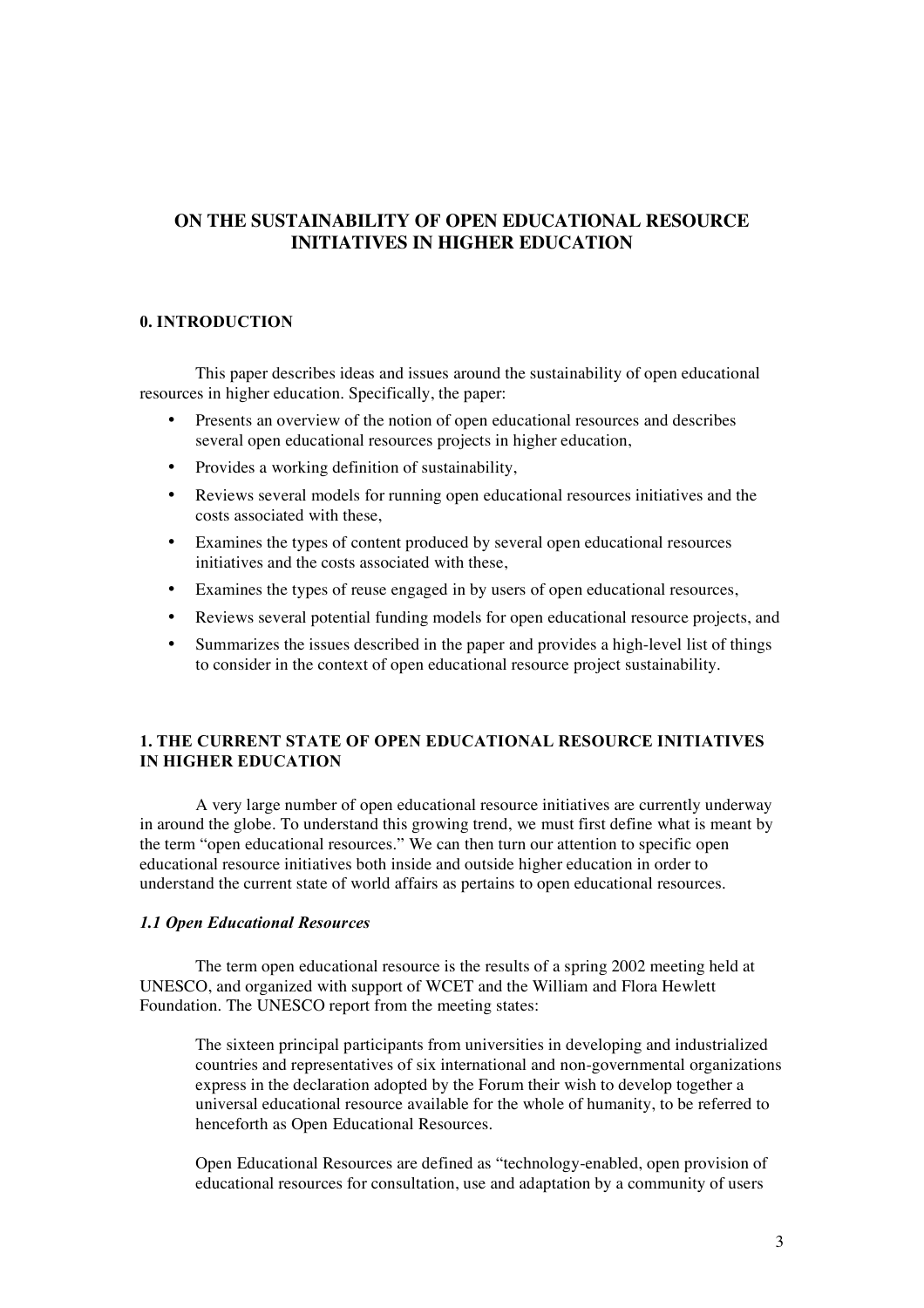for non-commercial purposes." They are typically made freely available over the Web or the Internet. Their principal use is by teachers and educational institutions support course development, but they can also be used directly by students. Open Educational Resources include learning objects such as lecture material, references and readings, simulations, experiments and demonstrations, as well as syllabi, curricula and teachers' guides (UNESCO, 2002).

The term open educational resource is defined very broadly, including curriculum materials like lecture materials as well as educational software like computer-based simulations and experiments. While the UNESCO definition of the term states that teachers are the primary audience of open educational resources and that students are secondary users, in practice learners make up the great majority of users. MIT OCW, one of the most popular collections of open educational resources, reports that only 16% of its users are educators (Carson, 2006).

## *1.2 Open Educational Resource Initiatives in Higher Education*

The open educational resources movement is growing in the higher education environment. Around the world there are currently over 2500 open access courses available (*opencoureswares*) from over 200 universities.

- In the USA 1,700 courses have been made available by seven university-based projects. (http://ocw.mit.edu/, http://cnx.rice.edu/, http://ocw.jhsph.edu/, http://ocw.tufts.edu/, http://www.cmu.edu/oli/, http://ocw.nd.edu/, http://ocw.usu.edu/)
- In China 451 courses have been made available by 176 university members of the China Open Resources for Education (CORE) consortium. (http://www.core.org.cn/cn/jpkc/index\_en.html)
- In Japan 350 courses have been made available by ten universities participating in the Japanese OCW Consortium. (http://www.jocw.jp/)
- In France 178 courses have been made available by eleven member universities of the ParisTech OCW project. (http://graduateschool.paristech.org/)

More open educational resource projects are emerging at educational institutions in Australia, Brazil, Canada, Cuba, Hungary, India, Iran, Ireland, the Netherlands, Portugal, Russia, South Africa, Spain, Thailand, the UK, the US, and Vietnam.

There are also a number of projects underway to make these higher education-based materials available in multiple languages, including Universia's Spanish and Portuguese translations (http://mit.ocw.universia.net/ and http://www.universiabrasil.net/mit/index.jsp), CORE's simplified Chinese translations (http://www.core.org.cn/OcwWeb/Global/allcourses.htm), OOPS' traditional Chinese translations (http://www.cocw.net/), and Chulalongkorn University's Thai translations (http://mit-ocw-thai.eng.chula.ac.th/). With the exception of Taiwan's OOPS project, these translation projects work exclusively with MIT OCW content, which currently represents approximately 52% of all opencourseware-style courses.

## *1.3 Open Educational Resource Initiatives Outside Higher Education*

The number of available non-course open educational resources – like articles, individual curriculum units, modules, and simulations – are also growing at a terrific rate. The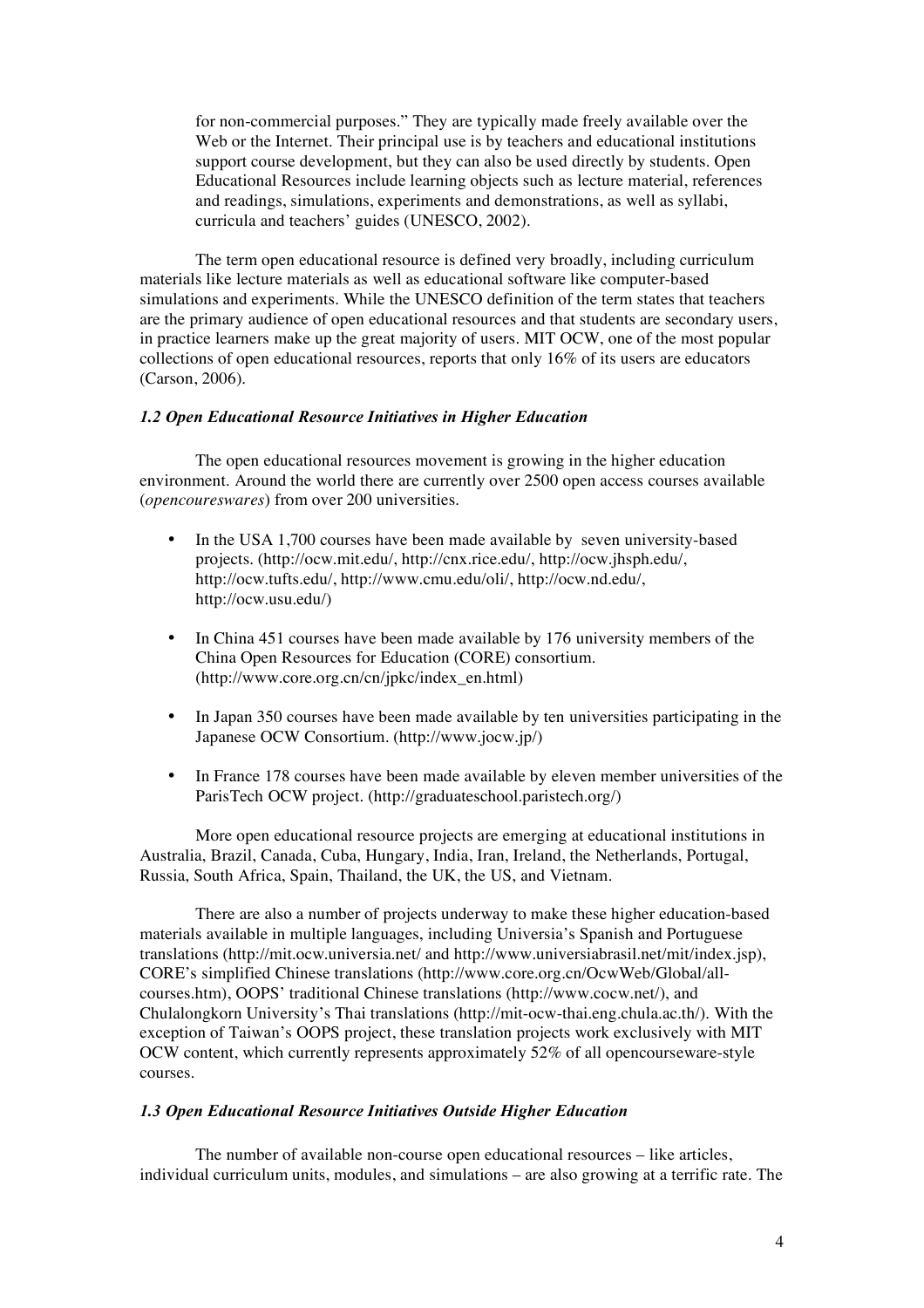English language Wikipedia (http://wikipedia.org/) contains over 1,300,000 articles. Math World (http://mathworld.wolfram.com/) contains 12,632 entries. Rice's Connexions project currently hosts 3,461 open learning objects (http://cnx.org/) available for mixing and matching into study units or full courses. And Textbook Revolution (http://textbookrevolution.org/) contains links to 260 freely available, copyright-clean textbooks.

#### *1.4 Funding of Current Open Educational Resource Initiatives*

Many of the open educational resource projects currently underway receive targeted external funding in support of their work. Specifically, the William and Flora Hewlett Foundation has put millions of dollars into university-based open educational resource projects around the world. Given the current budget climate for education, a concern naturally arises about the future of the university-based open educational resource projects. What will happen when the targeted external dollars dry up? Will the initiatives themselves also dry up? How are these initiatives to sustain themselves over time?

In order to answer these questions we must understand at a minimum (1) the different types of open educational resource initiatives underway in higher education and (2) the different costs associated with supporting these different types of projects. We will then be prepared to consider the long-term sustainability of these different projects.

#### **2. WHAT IS SUSTAINABILITY?**

It behoves any intellectual inquiry to begin with a definition of its major constructs. Having defined and given examples of *open educational resources*, we must now be explicit in what is meant by *sustainability*.

#### *2.1 A Working Definition of Sustainability*

In the context of this paper, sustainability might be defined as the ability of a project to continue its operations. And certainly, the idea of *continuing* is a critical part of the meaning of sustainability. However, we cannot place value on the simple ongoing machinations of a project and staff who produce nothing of value. So the definition of sustainability should include the idea of *accomplishing goals* in addition to ideas related to longevity.

Hereafter, sustainability will be defined as an open educational resource project's ongoing ability to meet its goals.

## *2.2 The Unique Sustainability Challenges of Open Educational Resource Projects*

Open educational resource projects must find two unique types of sustainability. First, they must find a way to sustain the production and sharing of open educational resources. Second, and of equal importance, they must find a way to sustain the use and reuse of their open educational resources by end users (whether teachers or learners).

The first challenge must be considered in two parts: the sustainability of the production of open educational resources, and the sustainability of sharing the resources. For the first part, producing open educational resources requires human resources, workflow processes, and supporting technology. At a minimum, someone must capture content, digitize content, check content for intellectual property issues, resolve intellectual property issues, and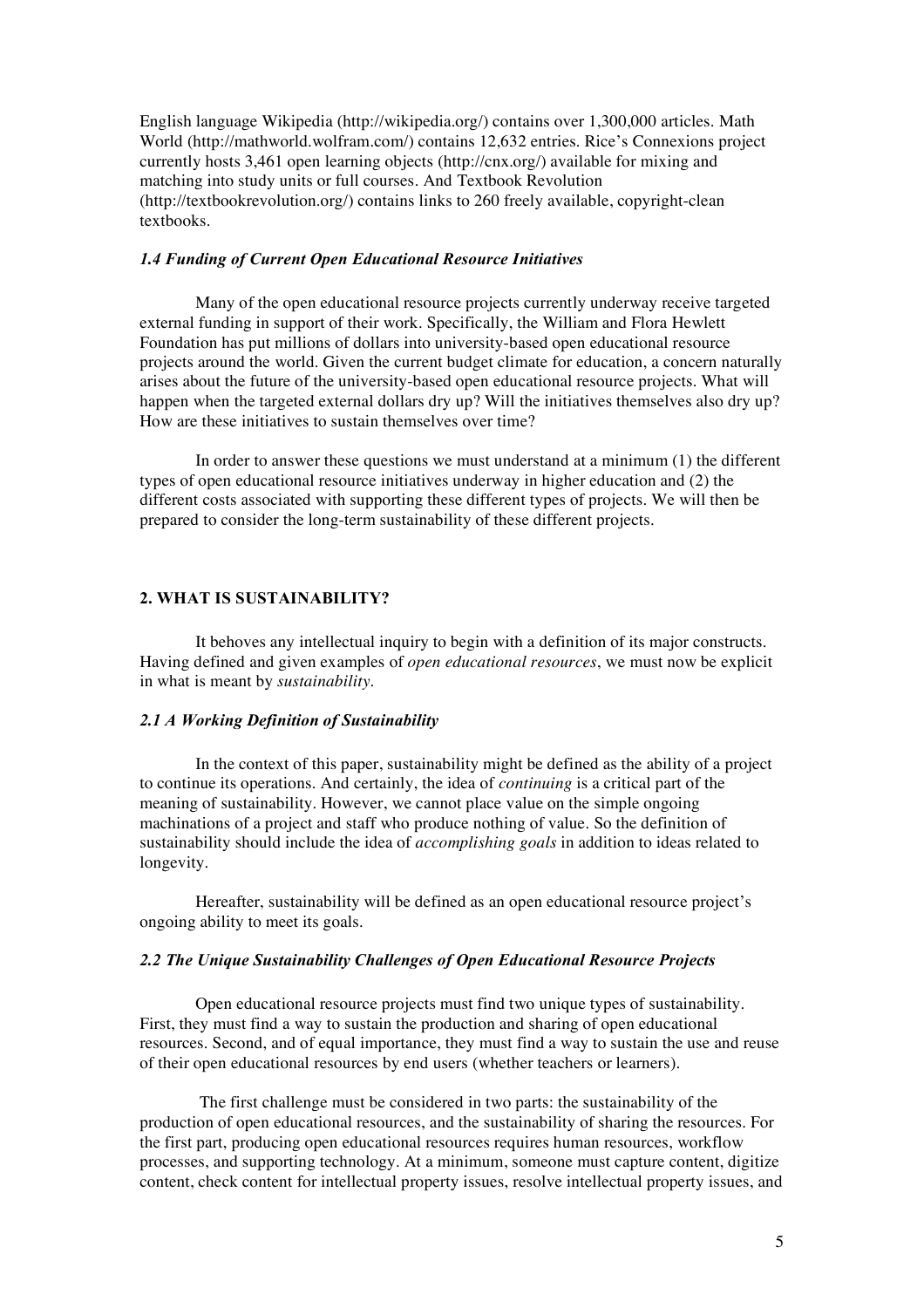provide quality assurance of the final product. All this must be done in the context of computers, access to the network, and one or more supporting software tools. There are real costs involved in people time, developing workflow policies, purchasing computers, connecting to the network, and acquiring and administering software. Meeting these real costs is one part of the sustainability challenge. For the second part, copies of the finalized open educational resources must be distributed to end users. This can mean distribution of digital copies over the internet, distribution of digital copies of the resources on physical media like hard drives, DVDs, and USB "thumb" drives, or printed paper copies of resources. Each of these distribution methods has real costs, including bandwidth for distributing digital copies online, and media inventory, duplication, and shipping costs for physical media and paper. Meeting these real costs is another part of the sustainability challenge for open educational resource projects.

The second challenge must be considered if an open educational resource project is to meet its goals – projects could easily spend years producing and sharing resources that teachers and learners are unable to use. Resources must be shared in a format that operates equally well across hardware and operating system platforms. Resources must be sourced in such a way that local adaptations can be made. Users may need technical tools for making effective reuse of resources; they may also need training or to see examples of how such localizations can be performed. Finally, in order to adhere to the ShareAlike license used with many open educational resources, users need either a place to put their derivative works or a place where they can tell others where their derivative works are located. Again, there are real costs associated with taking the trouble to source content in an easily editable, cross-platform manner, in providing novel tools for resource localization, in providing training about the localization process, and in providing mechanisms for users to meet their ShareAlike obligations. Meeting these real costs is another part of the sustainability challenge for open educational resource projects.

These very real costs that must somehow be resourced in order for projects to continue meeting their goals are not necessarily unique to open educational resource projects. However, the firm determination to give away the results of all these efforts for free, with no "cost recovery" mechanism, is rather unique to open educational resource projects. Without a way of bringing in dollars, how is a project to provide the resources necessary to keep pace with its real costs from year to year?

## *2.3 Sustainability is About Incentives Generally, Not Financial Resources Specifically*

Discussions of sustainability almost immediately turn to discussions of money – "how will we bring in enough money this year to keep the project running?" And below I will present and comment on Downes' (2006) and Dholakai's (2006) discussions of funding models for open educational resource projects. However, it is *critical* to point out early in the discussion that real costs can be met with resources other than money.

The closest point of comparison for open educational resource projects is open source software projects. The largest cost for open source software projects, as for open educational resource projects, is the cost of people involved in the project. However, literally hundreds of open source software projects continue to meet their goals over extended periods without paying the individuals involved. This is partly because, in place of money, people find other incentives sufficient to merit their involvement in projects. *People will often volunteer to do things you could never pay them enough money to do*. In as much as anything in economics is simple, this is a simple matter of value versus cost. When people find more value in participating in an activity than the cost of participating in the activity, they are likely to participate. By paying attention to this cost / benefit analysis, and increasing the value inherent in participating in open educational resource projects for staff, teachers, and learners,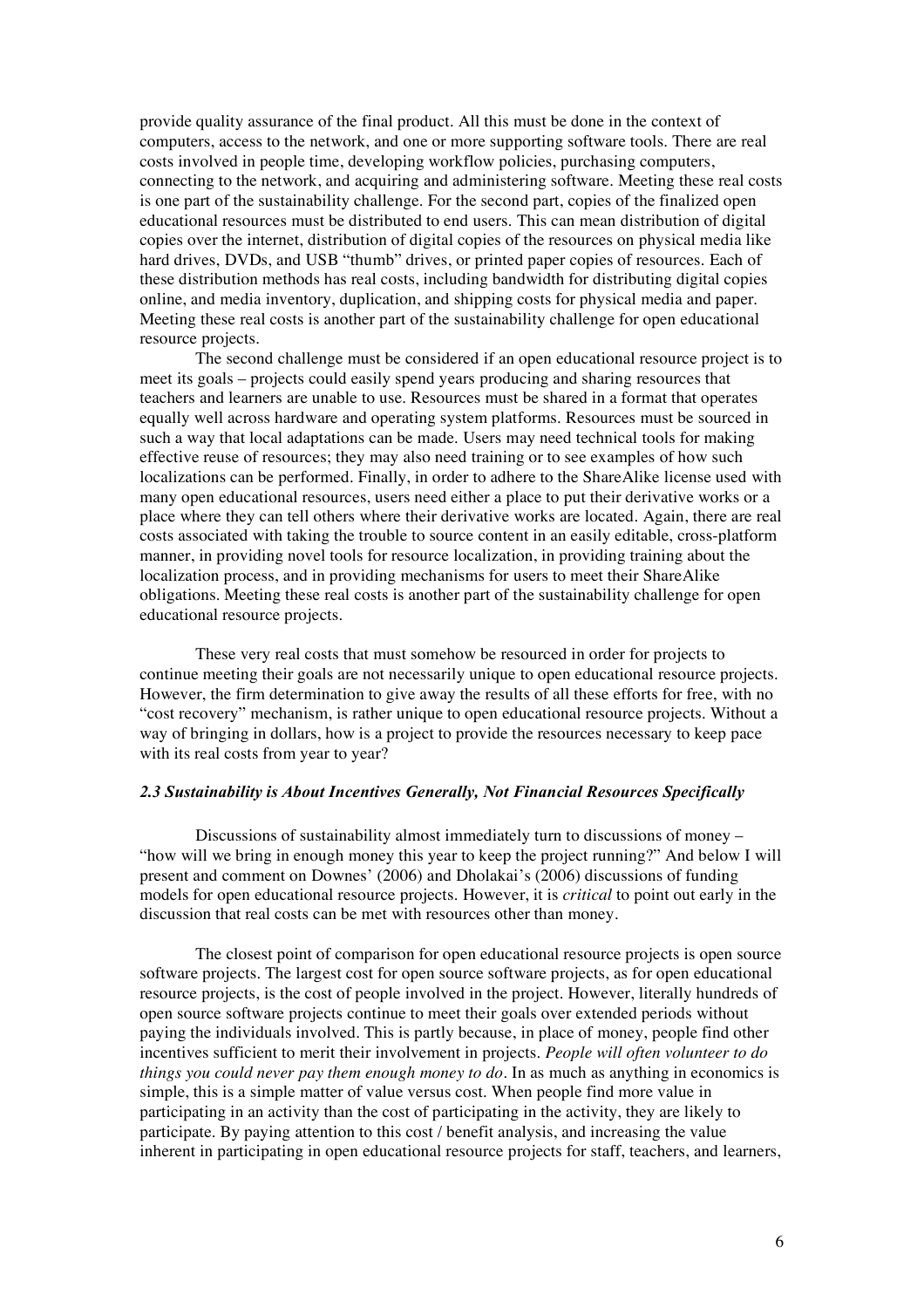we may be able to decrease the amount of extrinsic incentives (such as money) that are necessary to sustain open educational resource projects.

In short, money is not the only incentive sufficient to engage users in open educational resource projects.

#### *2.4 Sustainability and Replicability*

Much of the conversation about the sustainability of open educational resource projects has centered on the search for a business model that can sustain these projects over the long-term. The unspoken hope is that if one project can strike upon a model that will sustain their work, several other projects will benefit from using the model or an adaptation of the model. It must be remembered, however, that sustainability and replicability are two very different things. The discovery of a sustainable manner of carrying out an open educational resources project will not necessarily be replicable by projects.

#### *2.5 Summary of Remarks About Sustainability*

Sustainability, even as captured in the simple definition "an open educational resource project's ongoing ability to meet its goals," is a rich and complex topic. More than a search for revenue models in which core staff are able to stay employed indefinitely, sustainability implies an understanding of project goals, the specific activities that must be carried out to meet those goals, and an ability to create incentives that will provide people with sufficient motivation to engage in those activities.

## **3. DIFFERENT OPEN EDUCATIONAL RESOURCE INITIATIVE MODELS IN HIGHER EDUCATION**

In this section I will describe three models for open educational resource projects in higher education: the MIT model, the USU model, and the Rice model. These three models exhibit an instructive diversity in their size, organization, and provision of IP-clearance, content creation, and other services. The MIT model is highly centralized and tightly coordinated in terms of organization and the provision of services, relying almost exclusively on paid employees. The USU model is a hybrid of centralization and decentralization of both organization and services, and work is distributed across some employed staff and a number of volunteers. The Rice model is almost fully decentralized and volunteers provide almost all services.

## *3.1 The MIT Model*

The goal of MIT OCW is to publish each and every course in the entire 1,800-course university catalogue in a fixed period of time, and to continually republish new versions of courses and archive older versions. The undertaking is massive, and so is the organization that supports it. MIT OCW employs at least 29 people in service of the opencourseware project. This includes eight core staff, five publication managers, four production team members, two intellectual property researchers, and ten department liaisons. The two intellectual property researchers manage rights issues for 6,000 pieces of third-party owned content each year (e.g., requesting the right to use the materials on the MIT OCW website). Department liaisons identify faculty to work with and manage those relationships on behalf of MIT OCW.

MIT OCW also contracts with a number of vendors to gain access to additional services. For example, "Sapient Corporation has been MIT OCW's primary partner in the design, implementation, and support of the MIT OCW Web site's underlying content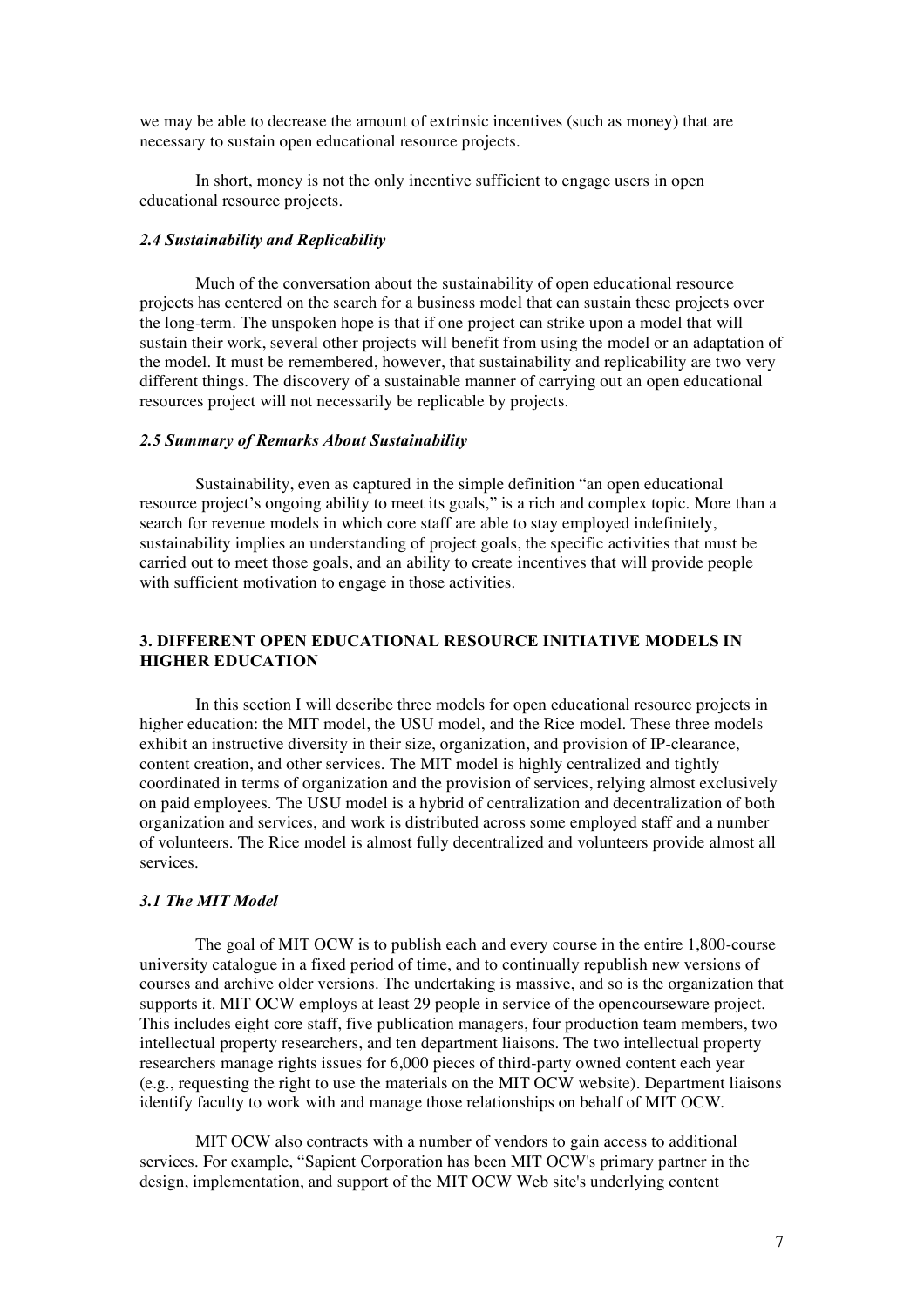management and publishing infrastructure. Sapient also provides program management and content authoring services" (http://ocw.mit.edu/OcwWeb/Global/AboutOCW/partners.htm). Sapient employees in India also do much of the content editing and programming necessary to support MIT OCW. Other vendor partners in MIT OCW include Microsoft, Maxtor, Hewlett-Packard, Akamai, and NetRaker, each of which provides additional services or products to the initiative.

Annual budgets for MIT OCW projected from 2007 through 2011 average just over \$4,300,000 US per year, with the most resources allocated to staff (\$2,095,000 per year), technology (\$1,046,000 per year), and contracted services (\$562,000 per year). An average spend of \$4,300,000 per year on an average of 540 courses produced per year makes for an average cost of just under \$10,000 US per course.

MIT OCW has done a singular job of acquiring Foundation and private donor support (dozens of millions of US dollars over the life of the project) and engaging vendors in partnerships. While MIT has made an institutional commitment to sustain the project over the long term, there is very little chance that any other institution will be able to replicate the MIT model.

#### *3.2 The USU Model*

The goal of USU OCW is to publish as many of the courses in the USU course catalogue as possible. Project staff include one full-time project director and five part-time student assistants who are integrated into the university's Faculty Assistance Center for Teaching. A number of student volunteers also work on USU OCW in the context of digital media or instructional design studio classes, Practicum experiences, or Creative Projects. Faculty volunteer to coordinate this work as part of their teaching or advising responsibilities by making USU OCW-related work eligible for credit in their courses. The Center for Open and Sustainable Learning manages USU OCW technology as part of its day-to-day responsibilities (the USU OCW development and production environments run entirely on free and open source software). USU OCW identifies and immediately removes all thirdparty owned content from courses, replacing some of this content with equivalent materials owned by USU. (Over a two-year period developing 50 courses, rights have been acquired for only one piece of third party owned content.) Faculty recruiting is done largely by word-ofmouth, with the exception of the USU OCW emphasis areas: agriculture, irrigation engineering, and instructional technology, where stronger relationships exist between USU OCW staff and college or department leadership.

The annual projected budget for USU OCW in 2007 is just over \$127,000 US, including one full-time Director, two half-time graduate students, and three half-time undergraduates. An average spend of \$127,000 per year on an average of 25 courses produced per year makes for an average cost of just over \$5,000 US per course.

USU OCW has also done an excellent job of acquiring Foundation support (more than \$250,000 over the life of the project). While USU OCW operates at a miniscule scale compared to MIT OCW in terms of courses developed per year (25 per year as opposed to 450 per year), the model does appear to be sustainable for USU and, importantly, may be replicable by other universities.

#### *3.3 The Rice Model*

The goal of Rice Connexions is to enable the collaborative development of educational modules and courses by authors from around the world. Unlike MIT OCW, but like USU OCW, there is no target number of courses to be developed. And unlike either MIT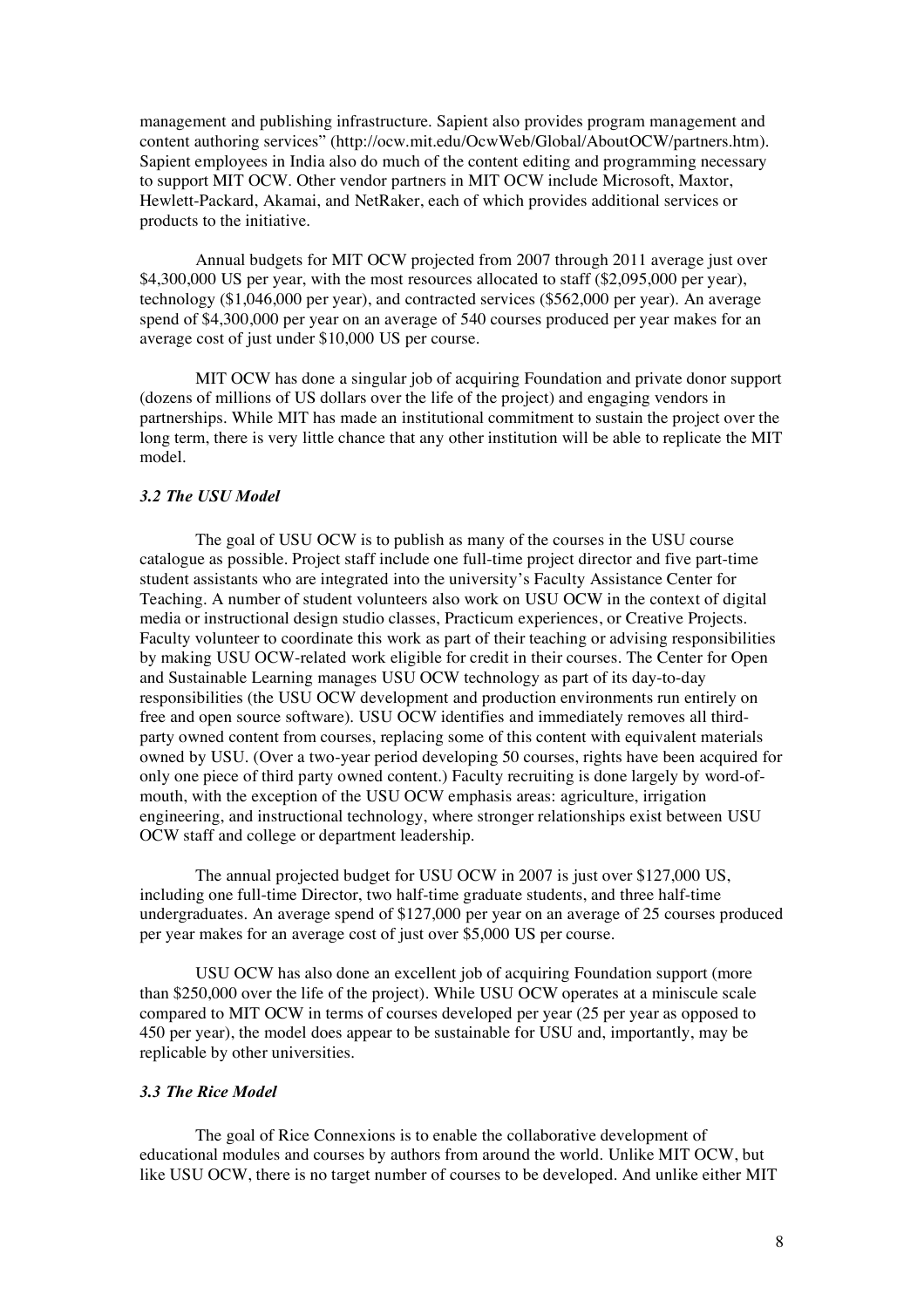or USU, the courses and modules built in Rice Connexions are not all from courses taught at the host university – authors from around the world contribute material to the site.

The site, then, is totally self-organizing. No one coordinates what courses or modules are being built. No one provides technical or pedagogical support to individuals who author content on the site, or helps authors identify and remove third-party owned content. But there is extensive documentation provided on the site in these areas.

Of the 179 courses and 3525 modules currently available from Connexions, only a handful of the materials have had any financial backing (one example is Brandt's Introductory Music Appreciation course which receives funding from the US National Endowment for the Arts). The average cost per course under the Connexions model is, then, extraordinarily low.

Using a very different model, Connexions has done an excellent job of facilitating the gathering and collaborative authoring of individuals from around the globe. Digital Signal Processing has become a particularly popular area in part due to the efforts of founder Dr. Richard Baraniuk, who has authored  $215$  modules and five courses, and maintains another 93 modules and six courses. Obviously, his passion plays a large part in the success of the project.

## *3.4 A Note Regarding Technology and the USU and Rice Models*

It is worth pointing out that in addition to running the content-related portions of their open educational resource projects, both Utah State University and Rice University engage in parallel projects in which they develop open source software used to run their projects. These projects are funded separately and this software is available to other institutions to use at no cost. In addition to the no-cost availability of the server source code, both USU and Rice provide hosting for other organizations' content (e.g., the Notre Dame OCW is hosted at USU and running on USU's eduCommons software). For these reasons, the resources used in developing these supporting technologies have been omitted from the previous discussions.

#### *3.5 Summary of the Different Models*

The MIT, USU, and Rice models show much of the diversity possible in open educational resource initiatives in higher education. Initiatives may set goals to make all of their university's courses available (MIT), many of their university's courses available (USU), or to make many courses available regardless of origin (Rice). Organizational configurations can range from large and highly structured (MIT) to medium-sized and less formally structured (USU) to almost fully decentralized (Rice). Cost per course produced follows organizational size, ranging from \$10,000 / course (MIT) to \$5,000 / course (USU) to XYZ / course (Rice). The degree of control over the courses produced ranges from a high degree (MIT and their department and faculty liaisons) to a small degree (USU and its opportunistic approach) to practically no control whatsoever (Rice and their open-to-allauthors approach). Table 1 summarizes this information.

|  |  |  | Table 1. Diversity of Models Employed by Higher Education Open Educational Resource Initiatives |  |  |
|--|--|--|-------------------------------------------------------------------------------------------------|--|--|
|--|--|--|-------------------------------------------------------------------------------------------------|--|--|

|                               | <b>MIT</b>             | USU                               | Rice                               |
|-------------------------------|------------------------|-----------------------------------|------------------------------------|
| Course production             | All courses offered by | Many courses offered              | Many courses offered               |
| goals<br>Control over courses | MIT                    | by USU<br>Small degree of control | anywhere<br>Practically no control |
| produced                      | High degree of control |                                   |                                    |
| Cost per course<br>produced   | \$10,000 US            | \$5,000 US                        | XYZ                                |
| Organization size             | Large                  | Medium                            | Small                              |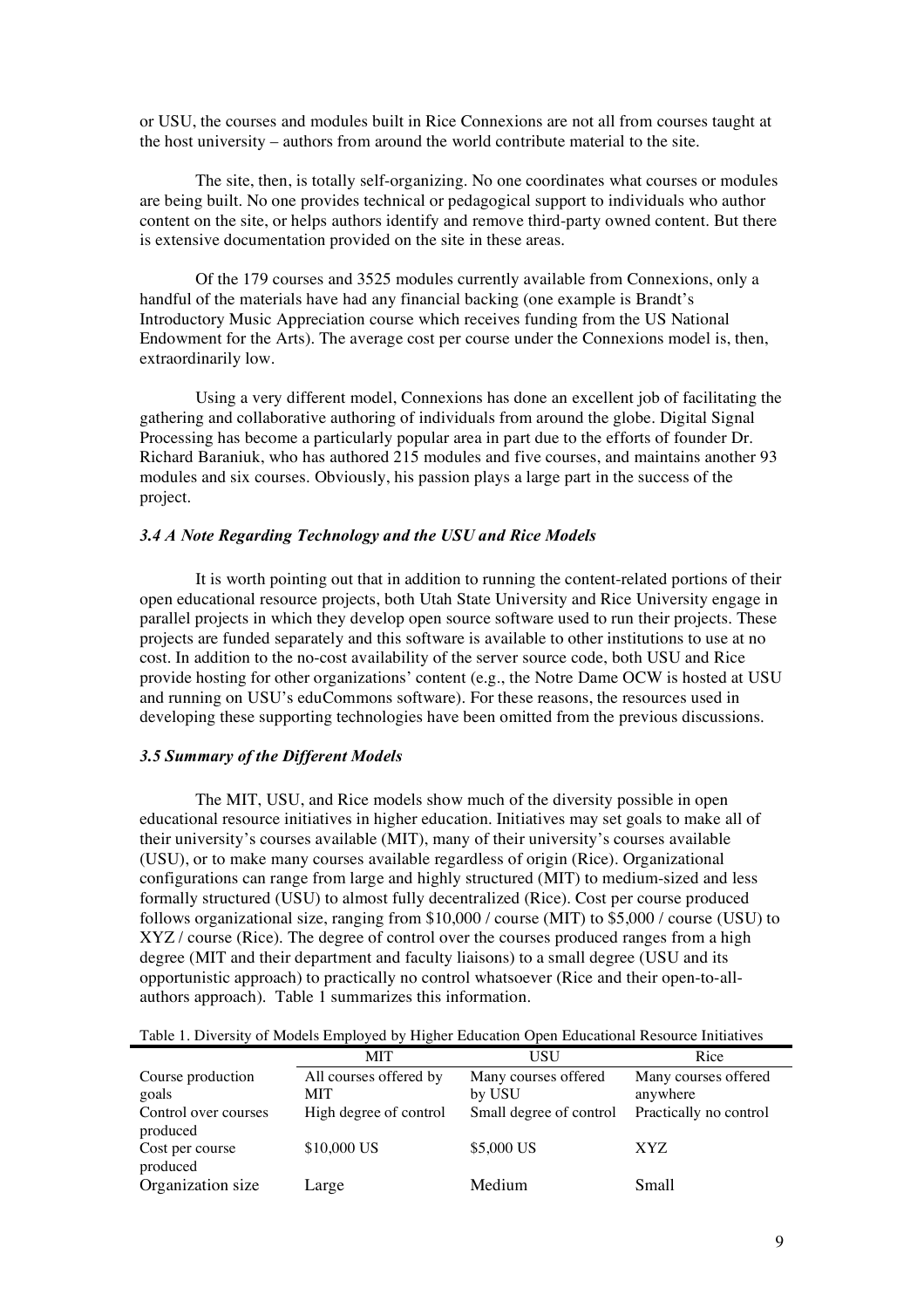Of course, not all organizations fit this "left-to-right" categorization scheme. For example, Carnegie Mellon University's Open Learning Initiative has a goal of only producing a few courses from CMU, but the cost per course is quite high because so many interactive materials are developed for the courses.

Some of the first sustainability questions an open educational resources initiative needs to ask are: What are our publication goals? How will we be structured, if at all? How much money do we intend to spend in producing each course?

## **4. DIFFERENT TYPES OF RESOURCES DEVELOPED AND THE MEDIA IN WHICH THEY ARE SHARED**

Open educational resource initiatives can choose to develop and share several kinds of content. These fall into two broad categories: those to be used in teaching and those to be used in studying. These materials can be shared in a variety of media, including textual content in a variety of formats, audio content, video content, and simulation content, and other interactive content.

### *4.1 Resources to Be Used in Teaching*

Resources to be used in teaching are designed on the assumption of existing knowledge of a content area. For example, a set of presentation slides with a few bullets of text per slide are meaningful to experts who can mentally "fill in the blanks," while the same set of slides will be worth little to the novice who has no frame for understanding them. The same is true for skeletal lecture notes and assignments or problem sets without solutions. Experts who will be teaching a course are looking for resources that indicate structure of the domain, sequencing of topics within the domain, and names of textbooks. MIT OCW states that it's primary audience is teachers, and their content is structured accordingly.

#### *4.2 Resources to Be Used in Studying*

Resources to be used in learning must be significantly richer, filling in all the gaps found in content that might assume pre-existing knowledge in a domain. Rather than a highlevel, structural view of the domain, these resources must provide significant detail about the topics in the domain. A collection of videos from an actual course, in which the teacher provides the most significant content and answers content-related questions, is one example of this type of resource. Resources that provide opportunities for practice with feedback also belong in this category. An interactive quiz that provides an explanation when a user provides an incorrect answer is one example. Carnegie Mellon's Open Learning Initiative state that its primary audience is learners, and their content is structured accordingly.

#### *4.3 Different Formats in Which Content Can Be Shared*

Textual content is by far the most frequently shared type of content in current open educational resource collections. This content takes on a variety of forms, including HTML, XML, and PDF. Collections with large amounts of scientific or mathematical content tend to favor PDF because it is currently so much easier to publish directly from Word, OpenOffice, or LaTeX to PDF than to reproduce equations and other content in the equivalent  $HTML +$ MathML.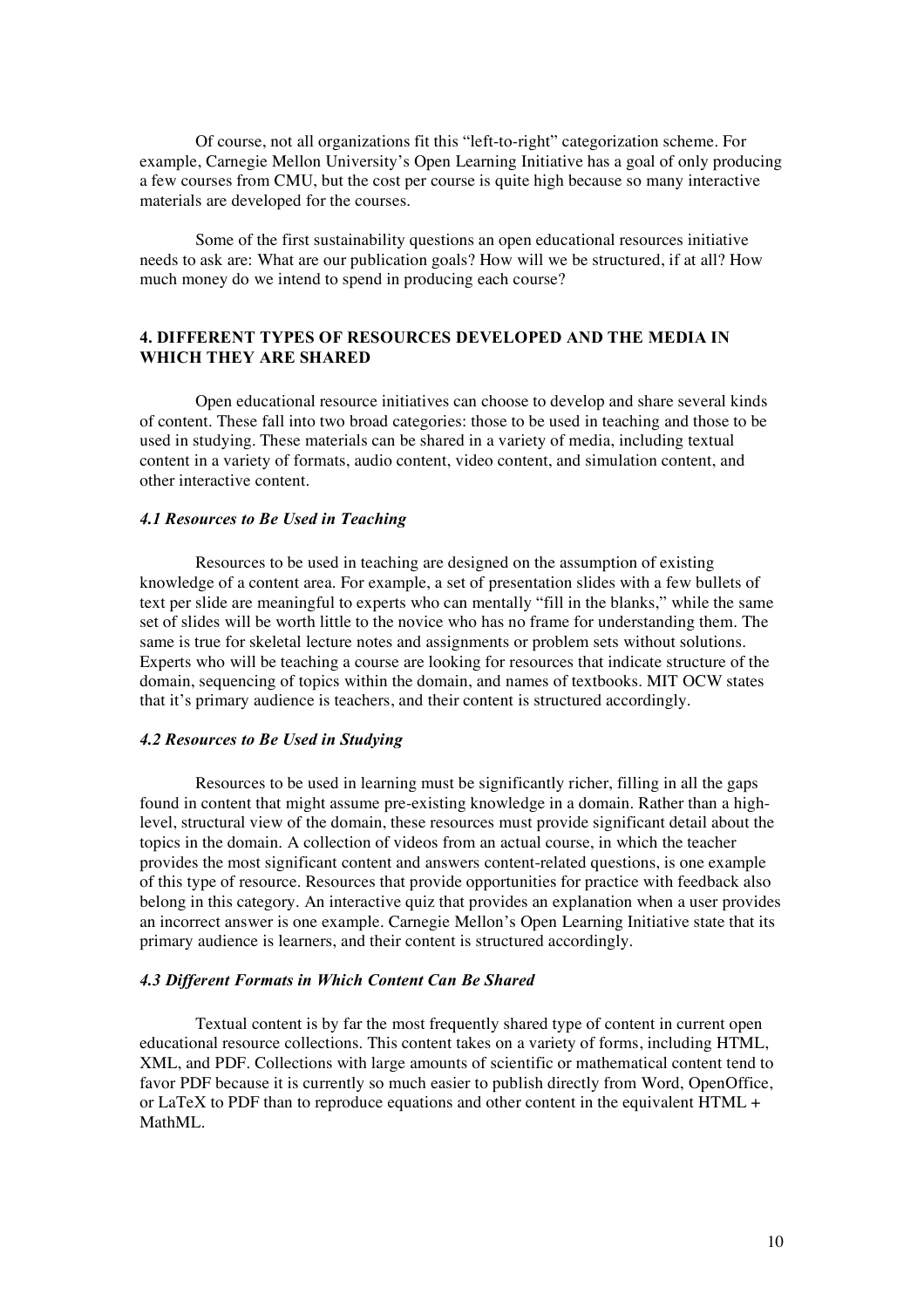Audio content in open educational resource collections is comprised largely of files using the MP3 format, though some audio content is available in Windows Media and Real formats.

Video content in open educational resource collections is available in a wide variety of formats with no clear leader across projects. Windows Media, Real, Quicktime, and MP4 formats can all be found in collections around the internet.

Simulation content is still quite rare in open educational resource collections. The simulations that can be found are generally developed in the Java or Flash formats.

Other interactive content in open educational resource collections (such as drills, or formative assessments that offer immediate feedback) are currently largely authored in Flash, though some Java may be found, as well as some content utilizing AJAX techniques to accomplish their interaction.

## *4.4 The Cost of Authoring Different Types of Content and Different Formats*

Resources developed for teachers are clearly less expensive to produce than resources for learners. Providing high-level information about the structure of a domain and appropriate sequences of the topics in a domain obviously requires less time and resource than providing all that information plus all the detail necessary to make the resources meaningful to a novice.

On the other hand, very few general remarks can be made regarding the cost of authoring content in different formats. While one might assume that textual content is easier and less expensive to produce than audio or video, this may not be the case. If a teacher has his or her lecture notes already typed out and in digital form, converting these into an open educational resource may be rather inexpensive. On the other hand, if someone must record and transcribe these notes, and then the teacher must review the transcription for quality, producing textual content can be quite expensive. In many instances, recording video or audio of a teacher as they go about teaching a class and carrying out necessary post-production activities can be much less expensive than transcribing the same lectures into textual content.

The one remark regarding the cost of developing different types of content that is generally true is that simulation and other interactive content cost significantly more to produce than do text, audio, and video. This is why text, audio, and video are so prevalent in open educational resource collections, and simulations and interactive content are so rare.

## *4.5 The Instructional Effectiveness of Different Content Formats*

When an open educational resource initiative has as one of its goals to promote learning, questions regarding the instructional effectiveness of these resources frequently arise. Is one type of content more effective that another? Does video teach better than text? Does interactive content support deeper learning than static content? Do simulations promote farther transfer than audio content?

Such questions are meaningless. As chronicled in over 350 research reports on the No Significant Difference website (http://www.nosignificantdifference.org/) and as taught in every introductory instructional design course, the medium of delivery does not factor into the effectiveness of educational materials. Just as there are extremely effective textual, audio, video, simulation, and interactive materials, there extremely poor textual, audio, video, simulation, and interactive materials. Educational effectiveness is a function of the design of the materials and not the channel by which they are conveyed.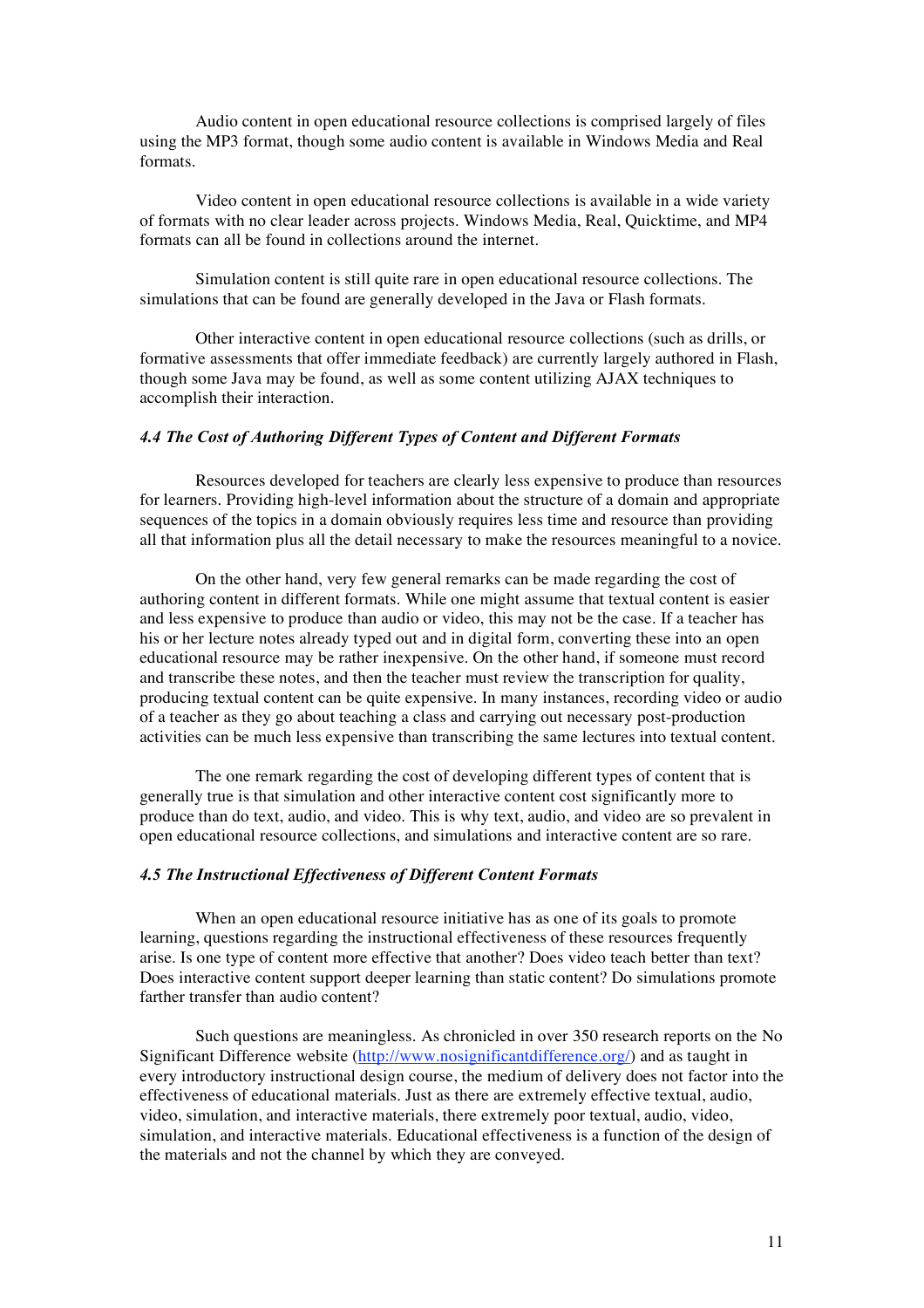#### *4.6 The Instructional Effectiveness of Open Educational Resources Generally*

As with educational materials developed in a diversity of content types like audio and video, educational materials do not become more effective simply because they have a Creative Commons or other open source license applied to them. Research questions of the form "are open educational resources as effective as traditional resources?" are meaningless. The application of a Creative Commons license to a textbook does not make it more instructionally effective. Open licensing makes educational resource infinitely more available, but does not improve their effectiveness.

#### *4.9 Summary of Remarks About Different Kinds of Content*

One of the first sustainability-related questions an open educational resource project needs to ask is "what kind of content will we produce?" and "in what format will we share our resources?" Projects should realize that there is no pedagogical implication of choosing one format over another; however, there are many downstream implications of choosing one format over another, as described in the next section.

## **5. DIFFERENT TYPES OF REUSE ENGAGED IN BY END USERS**

Users of educational resources do a variety of things with them. In providing open educational resources to users, we must at a minimum enable all these historic reuses to which users have grown accustomed. Each of these types of historic reuse must be considered by open educational resource initiatives in order to insure that project goals can be met (particularly in the context of sustainability).

#### *5.1 As-Is Reuse*

As-is reuse, or making use of an educational resource without any modification or alternation, is the primary method of reuse among instructional designers and teachers using copyright-encumbered materials (since they do not have the rights to make any modifications to the materials, and generally do not have editable source materials). Consequently, many individuals will default to this behavior. This is the type of reuse most frequently referred to in the literature on learning objects for the same reason – people generally have neither the rights nor the source code to edit educational materials.

In order to be reused as-is, an educational resource must adhere to some common practices or comply with de facto standards. For example, if an online resource cannot be viewed in a web browser, or requires an obscure browser plug-in in order to be viewed, it will be considered for reuse only very rarely – because very few people are willing to download and install a browser plug-in just to view one of 100 search results.

#### *5.2 Technical Adaptations for Reuse*

Occasionally an educational resource that does not meet de facto standards will be selected for reuse. Or perhaps something about a given resource makes it incompatible with the local teaching and learning environment. In these and other cases, technical adaptations must be made to a resource before it can be reused.

For example, the CSS stylesheet in a web page may be changed to point to the default stylesheet of the website where it is being reused, so that the resource will have the same visual look as the rest of the site. As another example, perhaps several photographs with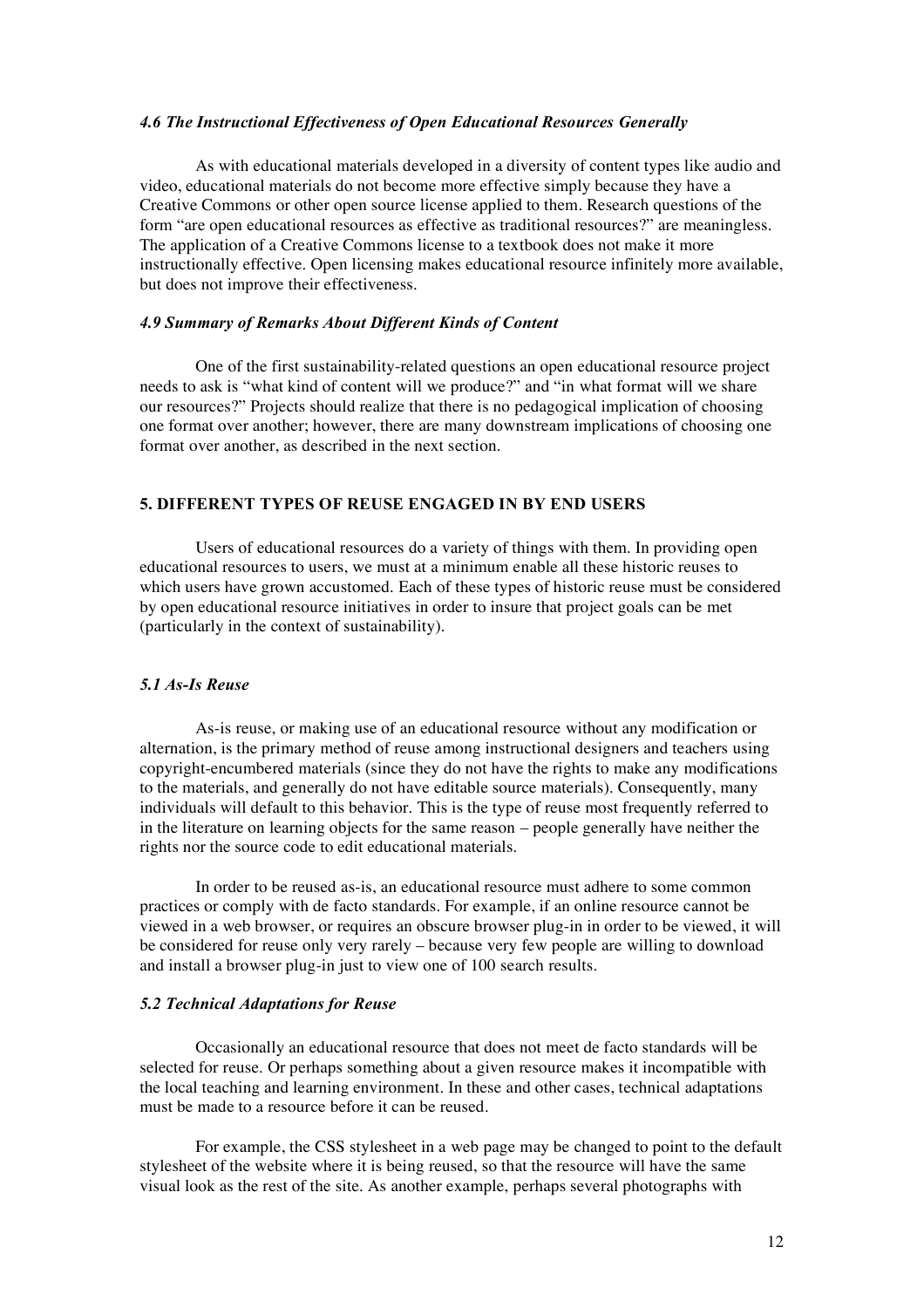appropriate images are available from a collection, but only in TIFF or RAW formats. These images would have to be converted into a web browser-compatible format like PNG or JPG before they could be reused online. A final example of technical adaptations would be the format and structure changes necessary to prepare a series of webpages for printing to support offline use in lower-bandwidth regions.

#### *5.3 Linguistic Adaptations for Reuse*

Linguistic changes must often be made to materials before teachers of learners can engage them. For example, textual content produced for English speakers may need to be translated into Chinese, or content designed for graduate students may need to be adapted to the linguistic level of high school students.

## *5.4 Cultural Adaptations for Reuse*

Culture-related adaptations are not necessary linked to linguistic adaptations. For example, in some cultures learning by doing and making mistakes is a normal part of the learning process. In other cultures, any errors committed during the learning process are frowned upon. As another example, in some cultures, teamwork and group work are the norm, while in other cultures these are interpreted as academic dishonesty. Note that culture here applies in the broadest sense of the terms, including both culture in the everyday sense of the term (like the French culture) as well as other cultural groups like academic disciplines, which generally have distinct and highly developed cultures of their own.

#### *5.5 Pedagogical Adaptations for Reuse*

When a teacher is going to use an educational resource, he or she will frequently prefer to make a few changes to the resource to make it better fit his or her "teaching style." For example, they might involve removing certain drill-oriented types of practice and replacing these with problem-based work. For another example, an instructor might break up lengthy lectures and provide the smaller pieces of content as just-in-time support for group activities rather than as one large dump of information.

#### *5.6 Annotation as Adaptation for Reuse*

When individuals use physical educational materials like books and photocopies, they frequently mark these up with colored highlighters, writing notes in the margins, folding down the corners of pages, and making a variety of alterations to the materials so that they will be more useful at some future time (like the night before an exam).

#### *5.7 Access to Source Code, Facilitating Reuse, and Sustainability*

According to the GNU General Public License version 2.0, the term "source code" means "the preferred form of the work for making modifications to it" (http://www.gnu.org/copyleft/gpl.html). Different types of reuse interact with different publication formats in different ways, and therefore affect the sustainability of open educational resource projects in different ways.

In the case of most adaptations of open educational resources, access to the source code is absolutely necessary to make the required changes. For example, to edit an HTML page you need to be able to access the HTML file itself. While this may seem like a trivial thing, some commercial learning management systems such as WebCT purposefully obfuscate the code within these files so that adaptations are much more difficult to make.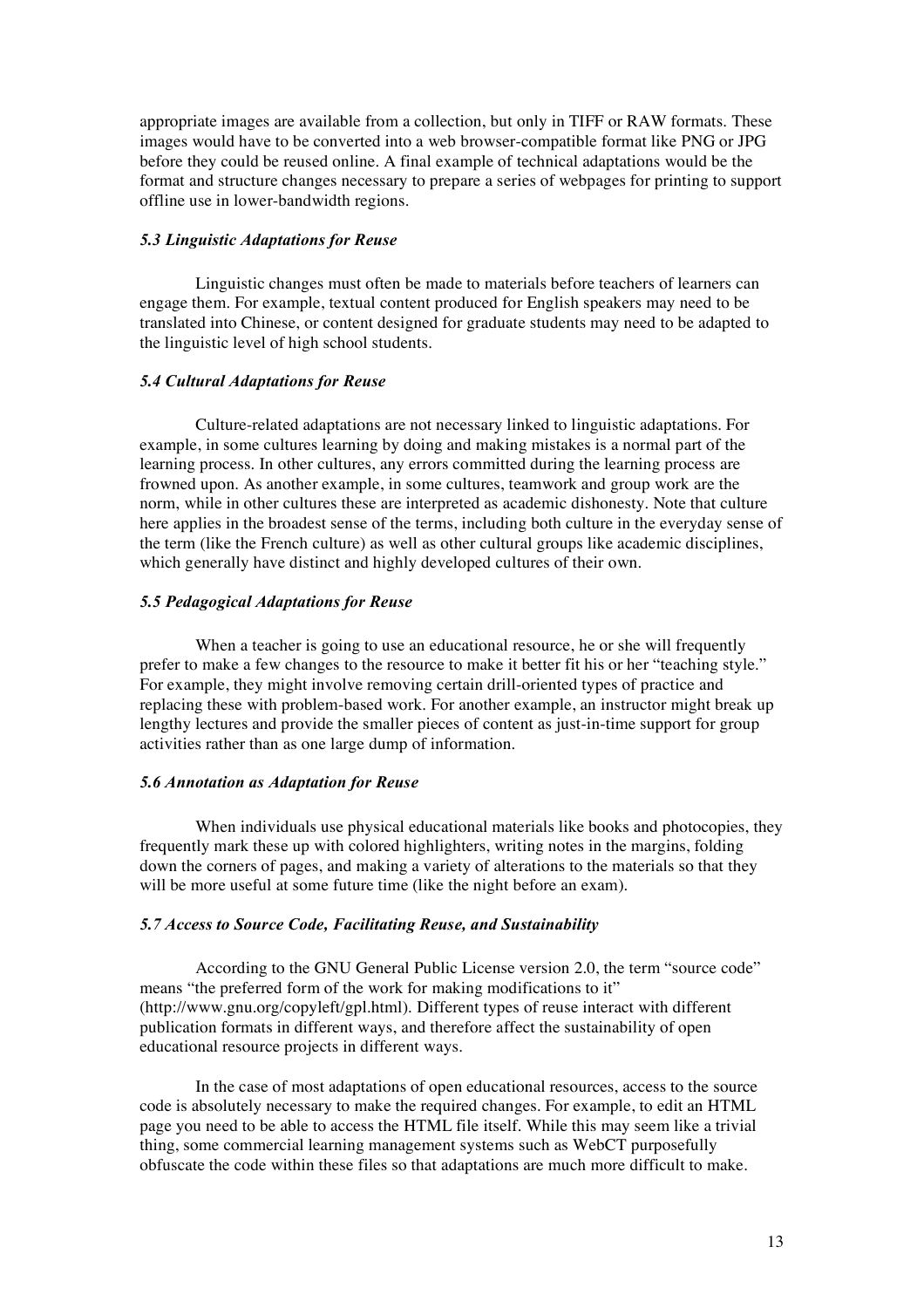Users' desires to reuse content quickly and easily can run at odds with projects' desires to publish content quickly and easily. For example, for scientific materials originally authored in LaTeX, it is quickest for the open educational resource project to convert the file to PDF for online distribution. However, from the reuser's perspective, that same material published as HTML+MathML is significantly easier to reuse in every sense of the term – particularly since HTML+MathML can be converted to PDF (but the conversion does not work the other direction). As another example, in a context where no digitized text already exists, a project may choose to produce video and audio almost exclusively due to the lower cost of capturing and digitizing this content when compared to transcribing and the other costs associated with producing textual content. However, from a reuser's perspective, textual content is much more amenable to adaptation than either audio or video.

Also, because most users will not be highly technical, a critical part of helping users reuse materials is connecting them with tools that make it easy to translate materials and make other content-related adaptations. For example, an inline WYSIWYG editor will allow many more people to edit content than a large text field sprawling with XML.

Because many open educational resource projects will have both "publish open educational resources as efficiently as possible" and "support end-user reuse of our open educational resources" as goals, careful thought must be taken in choosing a middle position between these two contradictory goals. As per the definition of sustainability posited at the beginning of this paper, an open educational resource project that runs for 20 years producing hundreds of thousands of open educational resources will not have been sustainable if the critical goal of enabling meaningful reuse of materials was never reached.

## **6. POTENTIAL FUNDING MODELS**

During the winter of 2005-2006 the OECD requested short papers on the topic of open educational resource project sustainability from Dholakai (2006) and Downes (2006). Both these papers presented a number of potential funding models for open educational resource projects. In this section I re-present their proposed models and provide some commentary.

## *6.1 Funding Models from Downes (2006, p. 7-8)*

*Endowment Model –* on this model, the project obtains base funding. A fund administrator manages this base funding and the project is sustained from interest earned on that fund. At the Stanford Encyclopedia of Philosophy, for example, where organizers reasoned that a subscription-based model would cost more than it would earn (because volunteers would have to be paid), funds (\$US 3 to 4 million) were raised from a variety of charitable foundations, generating in interest the service's \$US 190,000 operating budget. (Zalta, 2005)

*Membership Model* – on this model, a coalition of interested organizations is invited to contribute a certain sum, either as seed only or as an annual contribution or subscription; this fund generates operating revenues for the OEM service. The Sakai Educational Partners Program, for example, is a for-fee community that is open to educational. Members contribute \$US 10,000 and in turn are granted a set of privileges, including early access to roadmap decisions, code releases and documentation. (Sakai, 2005) Beshears (2005) describes how this model could replace user-pay models of textbook distribution.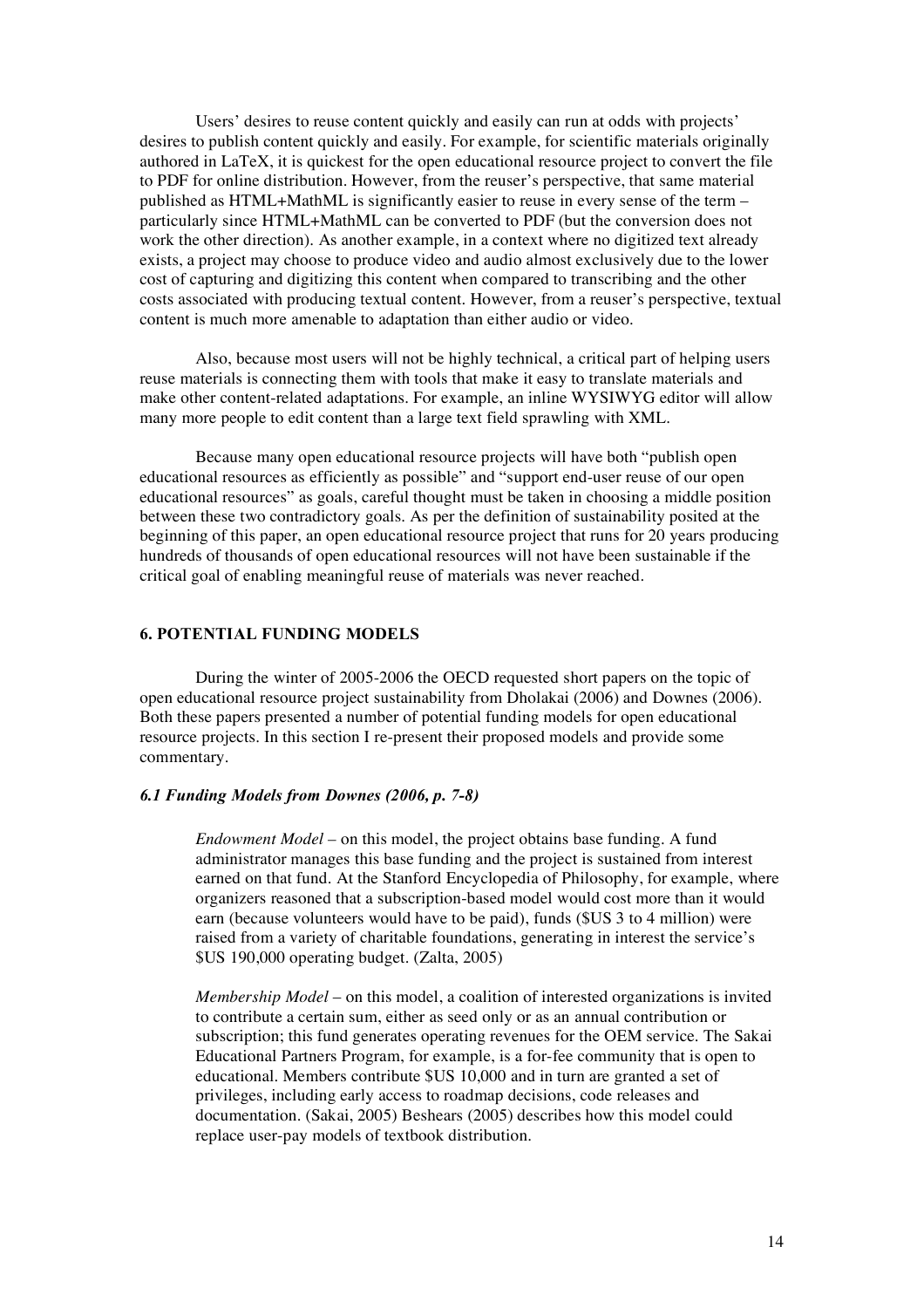*Donations Model* – on this model, a project deemed worthy of support by the wider community requests, and receives, donations. Donations are in turn managed by a non-profit foundation, which may apply them to operating expenses or, if amounts are sufficient, seek to establish an endowment. Numerous open source and open content projects are funded in this manner, including Wikipedia (Foote, 2005) and the Apache Foundation. (Apache, 2005) It is worth noting that such donations are often supplemented with purchases of branded products; the Spread Firefox initiative is a good example of this. (Mozilla Foundation, 2005) Variations of this model exist. For example, contributions to the Apache project are owned by the contributor and licensed to the project. However, in another model (sometimes called the conservancy model), property is assigned to the organization, which then acts as a steward. (Everitt, 2004)

*Conversion Model* – as summarized by Sterne and Herring (2005) "In the Conversion model, you give something away for free and then convert the consumer of the freebie to a paying customer." This approach, they argue, is needed because "there is a natural limit to the amount of resources the Donation model can bring to an open source project, probably about \$5 million per year." Linux distributors, such as SuSe, RedHat and Ubuntu, where the software is available for free under an open source license, have adopted this model. Subscribers receive services (such as installation and support) or advanced features. In the educational community, the conversion model has proven popular, having been adopted by Elgg and LAMS.

*Contributor-Pay Model* – adopted by the Public Library of Science, the 'PLoS Open Access Model: One Time Author-Side Payments' (Doyle, 2005) consists of a mechanism whereby contributors pay for the cost of maintaining the contribution, and where the provider thereafter makes the contribution available for free. Interestingly, this is a model that has earned some support from publishers, particularly in view of foundations, such as the Wellcome Trust, that have begun to require that materials funded be freely available. Thus, in the 'open choice option' offered by publishers, "research articles and supporting documentation will be made freely available online to view immediately upon publication. The charges for this process will be met by funding bodies, such as the Wellcome Trust - who calculate it will represent approximately 1% of their annual spend." (Wellcome Trust, 2006)

*Sponsorship Model* – this model underlies a form of open access that is available in most homes: free radio and television. The sponsorship model can range from intrusive commercial messages, such as are found on commercial television networks, to more subtle 'sponsorship' message, as are found in public broadcasting. In online educational initiatives, various companies have supported OER projects on a more or less explicit sponsorship basis, often in partnership with educational institutions. Examples include the MIT iCampus Outreach Initiative (Microsoft) (CORE, 2005) and the recently announced Stanford on iTunes project (Apple) (Stanford, 2005) It is worth noting that GNU EPrints adopted this model as a direct result of a move by Research Councils UK to mandate open access for all funded research. (Yeates, 2005)

*Institutional Model* – a variation, perhaps, on the sponsorship model is the case in which an institution will assume the responsibility itself for an OER initiative. Probably the most well known of these is MIT's OpenCourseWare project, where funding for the project represents a part of the universities regular program, justified as constituting a part of its organizational mission. "It is an ideal that flows from the MIT Faculty's passionate belief in the MIT mission, based on the conviction that the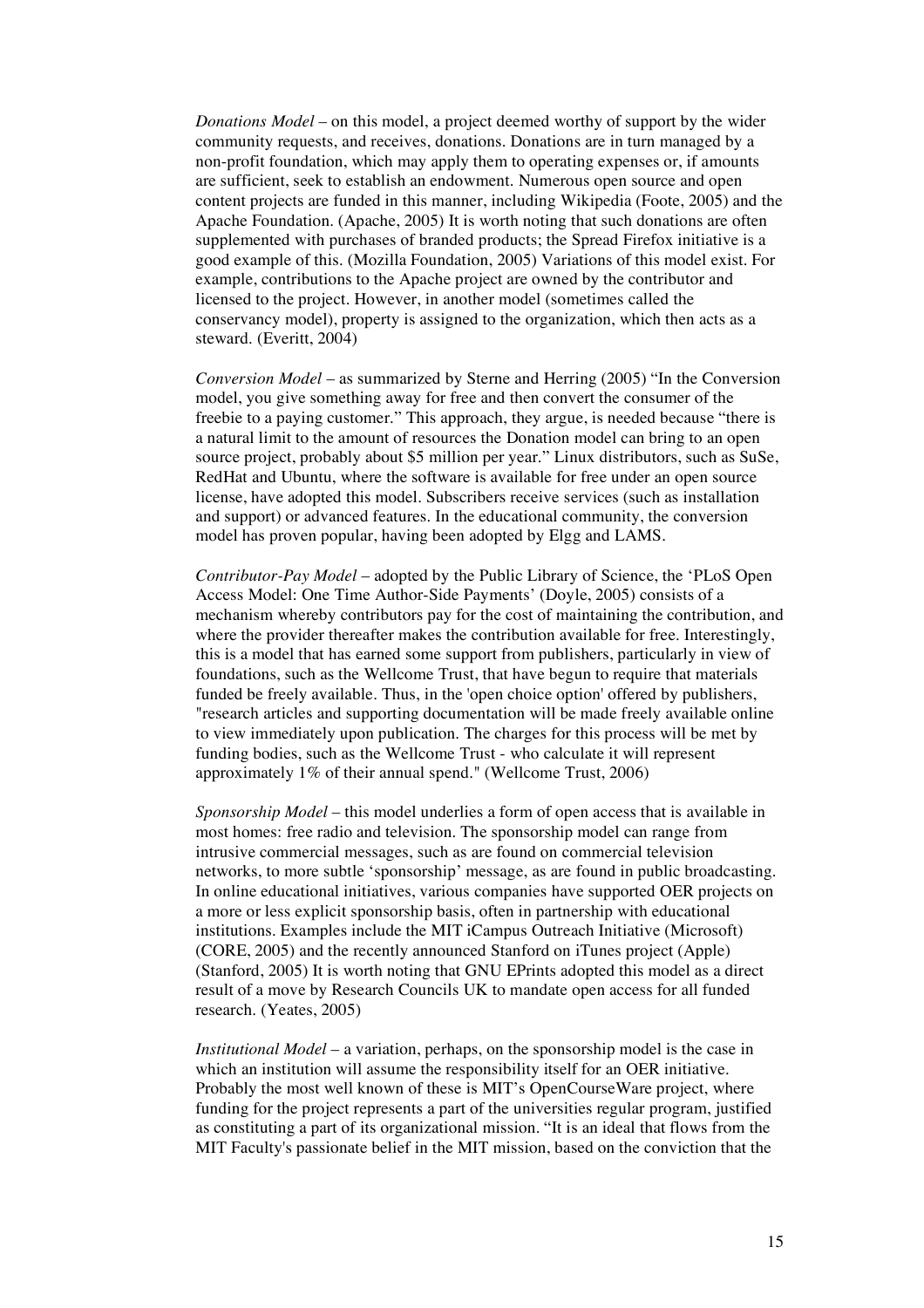open dissemination of knowledge and information can open new doors to the powerful benefits of education for humanity around the world." (MIT, 2005)

*Governmental Model* – similar to the institutional model, the governmental model represents direct funding for OER projects by government agencies, including the United Nations. Numerous projects sustained in this manner exist, for example, Canada's SchoolNet project.

## *6.2 Funding Models from Dholakai (2006, p. 4-5)*

*Replacement model*. The educational content stored, disseminated, and re-used through the OEP [open education program] often replaces the use of other technology software and infrastructure such as course management systems, virtual learning environments (e.g., Blackboard), and proprietary data repositories and web-sites (Wright, Yoshimi, & Gavilan, 2005). Since educational institutions spend significant amounts for these replaced knowledge management systems, the cost savings resulting from their discontinued use can be employed to fund the OEP.

*Foundation model*. If the OEP grows to a significant size in a particular subject area, in total number of users, in serving users of a particular country or geographic region, etc. it could seek on-going funding from foundations, philanthropic institutions, professional societies, trade or industry groups, individual firms, governmental and/or non-governmental agencies that are focused on this particular niche. The key to implementing this model is to identify an underserved user segment, and then focus the program's efforts and initiatives in on serving this segment, thereby creating a differentiated brand image. A variation of the foundation model is a consortium model, where the OEP charges a fee from affiliated universities and institutions for joint development and ownership of the project.

*Segmentation model*. This model relies on the idea that while providing open access to all the educational content on the site to users, the OEP can simultaneously provide 'value-added' services to specific user segments and charge them for the services. Examples of such specific services that could be offered are: sales of paper copies of culled content organized around a particular topic, training and user support to institutional users for annual fees, housing and dissemination of copyrighted content within the same site on a subscription basis, "ask-an-expert" services for a fee, and consulting services to provide custom education to corporate clients.

*Voluntary support model*. A revenue model based on voluntary support emulates fund-raising methods used by National Public Radio, National Public Television, and other media outlets in the US. From time to time, these media organizations run fundraising campaigns to raise money from conscientious users to financially support their operation. Recent revenue models, employed successfully by blogs such as tipjars, the solicitation of "micro-patrons" (e.g., www.kottke.org) who contribute micropayments (e.g., Micali & Rivest, 2002; Yang & Garcia-Molina, 2003) could be used in conjunction.

## *6.3 Other Support Models for Open Educational Resource Projects*

The most intriguing support possibility for open educational resource projects based in higher education that is not mentioned above is to reduce the cost of the open educational resource projects so drastically that there is little or nothing left to fund. This is the approach taken in joint work by the Sakai Project, an open source course management system, and eduCommons, an open source opencourseware management system. The two projects are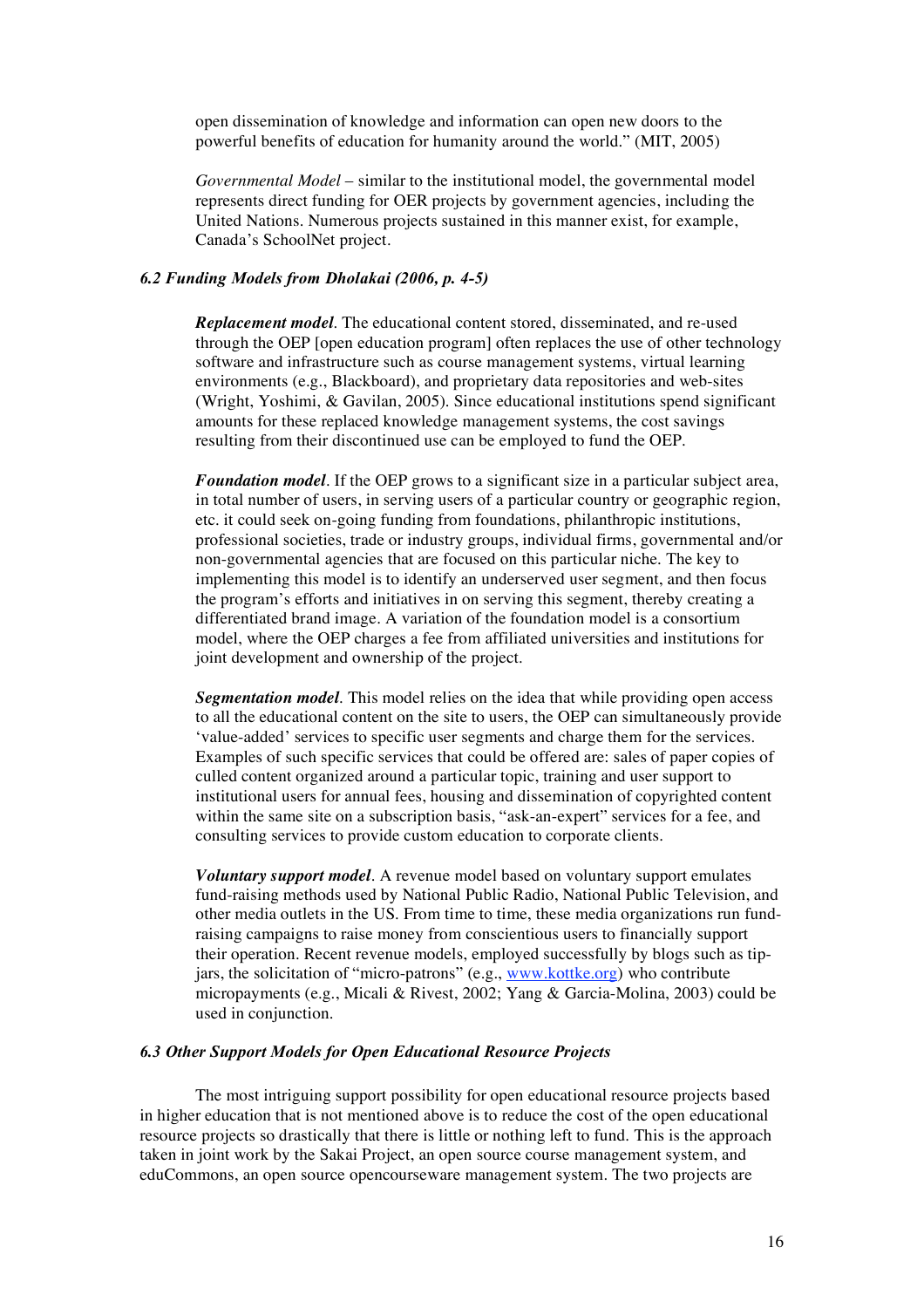working together to leverage all the effort that already goes into building and publishing online courses. Many universities, including the Michigan and Utah State Universities, already have funding, processes, and personnel in place to build online courses within their chosen course management tool. If a "one button" feature could be added to these systems that exports an open version of the official course into a university's opencourseware collection, this would remove many of the major costs associated with running open educational resource projects.

#### *6.4 Summary of Funding Models*

Obviously, there are dozens of funding models that an open educational resource initiative might adopt. Because every initiative will have different goals and exist in a different institutional context, no single model will fit every project. However, there is still much that individuals and institutions can learn by watching the beginning attempts at sustainability that are just emerging in many previously-grant-funded open educational resource initiatives.

#### **7. POLICY ISSUES FOR INSTITUTIONS AND NATIONS**

There are a variety of policies that can enable or hinder the work of open educational resource projects. For the sake of the open educational resource movement, the adoption of policies that enable or encourage the development of open educational resource work should be encouraged where applicable. Additionally, we should encourage the removal or alteration of policies that prohibit or make difficult our open educational resource efforts.

#### *7.1 Policy Issues for Institutions*

While institutions can coordinate open educational resource projects, faculty who voluntarily share their creative works are the primary force behind the success of these projects. The most salient policy question a higher education institution can ask in regard to open educational resources is, therefore, "what can an we do to provide incentives for faculty to participate in an open educational resource initiative?"

One answer to this question is as follows. It is frequently, though not exclusively, the case that younger faculty in institutions of higher education are more comfortable using advanced computer-related technologies and more familiar with the notion of openness expressed in the open educational resource movement. Unfortunately, many of these younger professionals are under very real restrictions on how they spend their time due to tenurerelated concerns. However, the current higher education climate is moving toward greater transparency and accountability in teaching – the increasing popularity of teaching portfolios as a required part of tenure documentation is one example of this trend – and there appears to be an excellent opportunity here to insert open educational resources into the tenure process. Where institutions have teaching portfolio or similar requirements as part of their tenure process, we may promote the idea that at least one course should be converted into an open educational resource format as part of the teaching portfolio or similar tenure requirement to document excellence in teaching. Even though the increase in available open educational resources resulting from this policy would be slow, it would be very steady, and provide ongoing sustainability to higher education initiatives.

The next most salient institutional policy question for champions of open educational resources in higher education is "what current institutional policies create obstacles for faculty who wish to open access to one or more of their courses?" Examples of such policies may include those that discourage faculty from engaging in online teaching activities before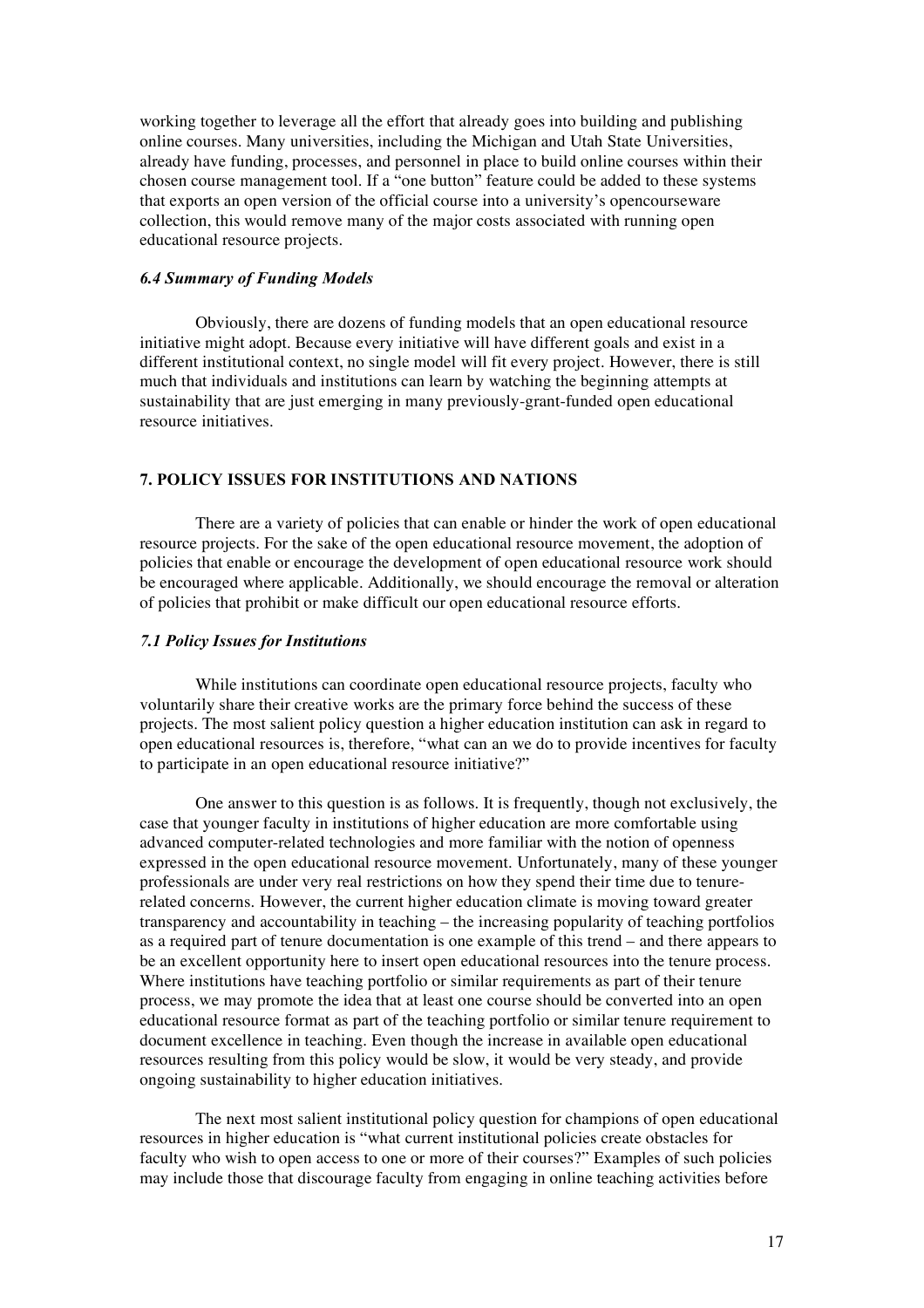tenure and policies by which institutions claim to control intellectual property developed by their faculty.

## *7.2 Policy Issues for Nations*

Traditionally, regional or national policies are targeted toward higher education institutions as a whole and not individual faculty. The policy work of regions and nations must therefore always be one degree of separation from the heart of open educational resource projects, and can only deal with providing incentives that may encourage institutions to provide the coordinating support necessary for faculty to engage in open educational resource projects.

While increases in funding for institutions of higher education to work on open educational resource projects are unlikely, policies providing institutions with explicit permissions to use previously allocated monies for this purpose may encourage engagement. National or regional conversations regarding institutional policies that can promote faculty engagement, or at least lower barriers to faculty engagement, may be useful.

## **8. SUMMING UP THE ISSUES RELATED TO SUSTAINING OPEN EDUCATIONAL RESOURCE PROJECTS**

Sustaining work whose efforts are given away freely is difficult. There is no way around this conclusion. However, difficult and impossible are two very different things, and careful consideration of several factors should increase an open educational resource project's chances of surviving long-term in order to continue to meet its goals over many years.

First, open educational resource projects must be explicit in stating their goals and tenacious in focusing on them. If sustainability is a project's ongoing ability to meet its goals, then without a clear understanding of its goals no open educational resource project can be sustainable.

The next several decisions must be made conjointly.

In the context of project goals, an open educational resource project must make decisions about its organization – whether it will be an MIT, a USU, a Rice, or assume some other combination of values for its size, structure, and degree of centralization of the organization. Smaller organizations or more decentralized organizations are less expensive to sustain, but may be less capable of creating large numbers of resources in a short period of time. They may be less capable of moving in a specific, predetermined direction.

In the context of project goals, an open educational resource project must make decisions about the types of resources it will offer and the media formats in which these resources will be shared. There are many instances in which the easiest format for the project to capture resources in will be the most difficult format for users to reuse.

In the context of project goals, an open educational resource project must make decisions about the types of end user reuse that are most likely to help the project meet its goals. Decisions must be made about how much explicit support will be provided to users in support of their reuse of the content. Will the website link to these tools offsite? Will they be integrated into the website itself? If it is centralized, explicit support is always available but becomes expensive. If it is decentralized across a network of volunteers, explicit support is inexpensive but somewhat unreliable.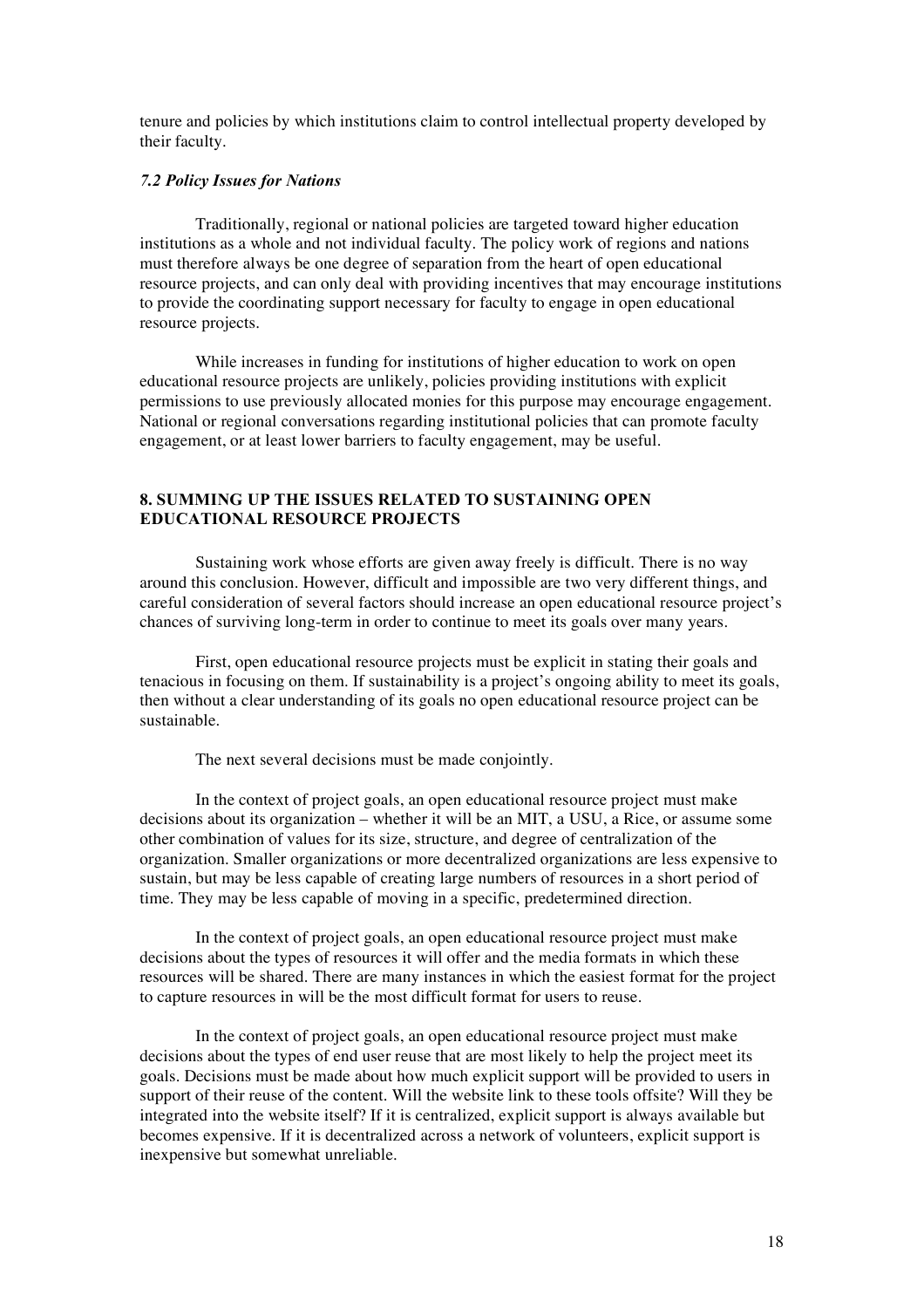In the context of project goals, an open educational resource project must make decisions about finding and utilizing non-monetary incentives to engage as many participants as possible. Utilizing student volunteers in production, decentralizing support responsibilities across the group of users, and leveraging organizational rewards for participation are all ways of reducing costs, though they come with some tradeoffs.

In the context of project goals, an open educational resource project must make decisions about ways it can reduce costs while still meeting project goals. Smaller teams, establishing a policy of replacing or rejecting all third-party licensed content instead of attempting to license it, and integrating open publishing directly into existing online course development processes are all ways to reduce costs, although they come with some tradeoffs.

Finally, in the context of project goals, an open educational resource project must make decisions about which of the many available funding models is most likely to result in levels of funding sufficient to allow the project to continue meeting its goals in an ongoing manner.

### **9. CONCLUSION**

In the end, it may be that neither funding models nor national policy are unnecessary to promote higher education's engagement in open educational resource projects. After all, there are no national policies encouraging or requiring higher education institutions to maintain publicly accessible websites with information about their admissions policies, available programs, courses, and faculty, and yet almost 100% of higher education institutions spend a significant amount of human and capital resource providing these webbased services. After a few early adopters showed the benefits of providing this kind of information via the Internet, other universities had to follow suit in order to stay competitive.

Ideally, open educational resource projects will become another service that the public simply expects of every institution of higher education, and each institution will find the will and the resource within itself to engage in these projects. In the intervening years until that time comes, pilot open educational resource projects must navigate the highly contextual waters of sustainability.